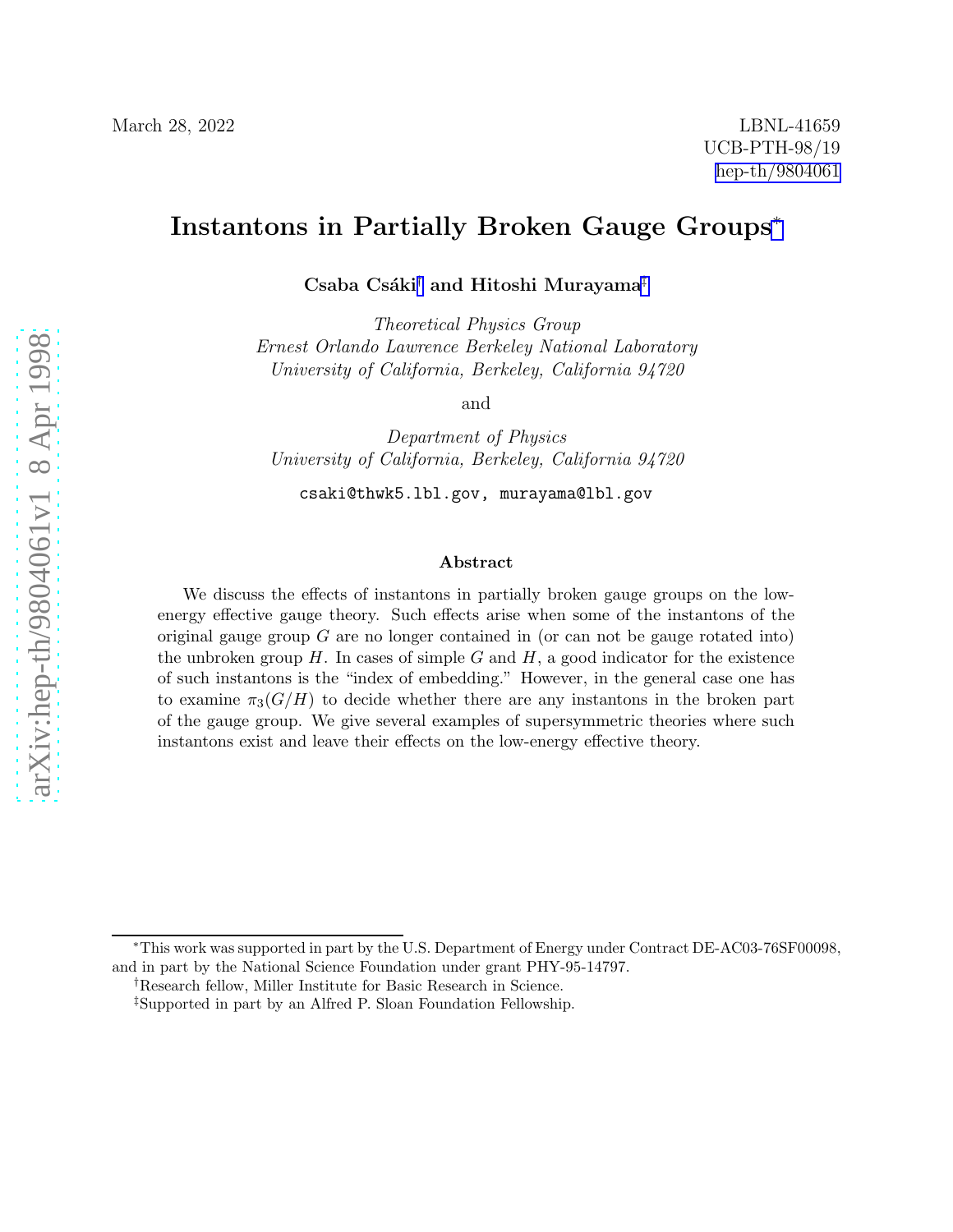## 1 Introduction

Instanton effects[[1](#page-28-0)] play a major role in the low-energy dynamics of strongly interacting gauge theories. Proper understanding of these effects [\[2,](#page-28-0) [3](#page-29-0), [4](#page-29-0), [5\]](#page-29-0) was very important for the recent advances in describing asymptotically free and finite supersymmetric gauge theories [6-27]. In particular, instantons are used in several different ways: instanton effects in prepotentials [15,23-26], Affleck-Dine-Seiberg-type (ADS) superpotentials [\[5\]](#page-29-0) forcing the fields away from the origin of the moduli space. In most cases, these ADS type superpotential terms appear only when the gauge group is completely broken. However, Intriligator and Seiberg noted in a footnote in Ref. [\[7](#page-29-0)] that in certain cases, when the index of embedding<sup>∗</sup> of the unbroken gauge group  $H$  into the original gauge group  $G$  is non-trivial, there can be instanton effects in the partially broken gauge group  $G/H$  which has to be taken into account.

The aim of this paper is to clarify the issue of when instanton corrections in partially broken groups become important. We explain in detail how the connection between the index of embedding and the instantons in the partially broken gauge groups noted in the footnote in Ref. [\[7](#page-29-0)] arises for simple groups. For the more general case of semisimple groups, however, one has to consider  $\pi_3(G/H)$  in order to decide whether such instanton corrections can arise. We give several examples of theories with non-trivial embeddings both for simple groups and product groups and study the effects of the instantons in the partially broken gauge group. All of these examples are based on  $N = 1$  (or  $N = 2$ ) supersymmetric gauge theories. The only reason for choosing supersymmetric examples is that our understanding of the dynamics of these theories is much better than for non-supersymmetric theories. We would like to stress, however, that the general discussion of Section 2 is not restricted to supersymmetric theories.

The paper is organized as follows: in Section 2 we discuss the issue of instantons in partially broken gauge groups in general. For the case of simple groups we define the index of embedding and show that it is a good indicator for the existence of  $G/H$  instantons. Then we discuss the general case, and show that  $\pi_3(G/H)$  is the relevant quantity to signal the presence of  $G/H$  instantons, and discuss how to calculate it using the exact homotopic sequence. In Section 3 we show several examples of theories where  $G/H$  instantons exist. We discuss the effects of the  $G/H$  instantons on the low-energy dynamics in these theories. Finally we conclude in Section 4. Appendix A contains the proof of the connection between the index of embedding and  $\pi_3(G/H)$ , while in Appendix B we present an explicit example of a  $Z_2$  instanton.

<sup>∗</sup>The index of embedding is defined in Section [2.2.](#page-4-0)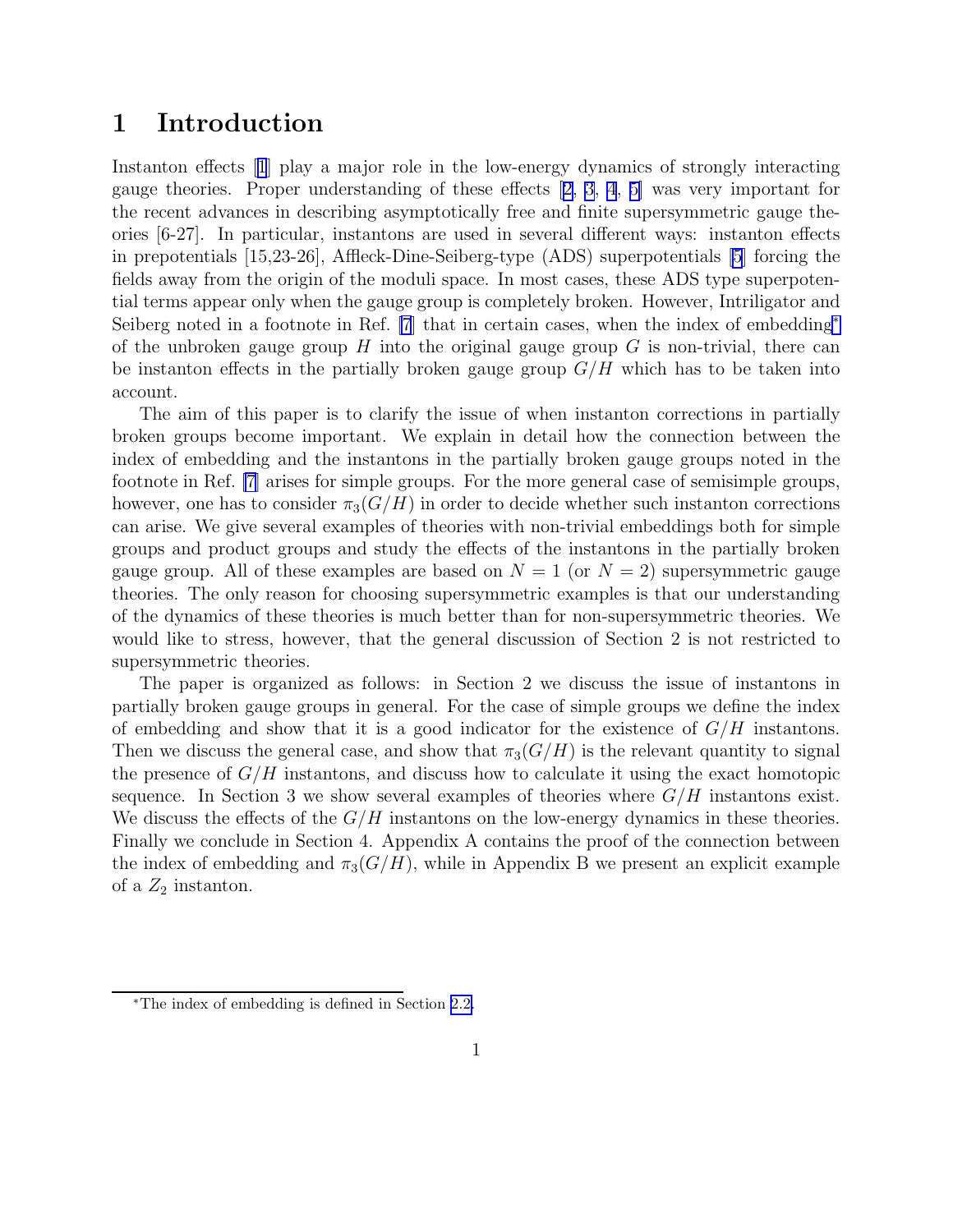## <span id="page-2-0"></span>2 General Considerations

#### 2.1 Instantons in Completely Broken Gauge Groups

Instantons are classical solutions of the four dimensional Euclidean equations of motion of the pure Yang-Mills theory,

$$
D_{\mu}F_{\mu\nu} = 0, \qquad A_{\mu}(x) \to iU(x)\partial_{\mu}U(x)^{\dagger} \quad \text{for} \quad |x| \to \infty. \tag{2.1}
$$

These solutions can be topologically characterized by a gauge-group element  $U(x)$  at the space-time infinity  $S^3$  which belongs to a non-trivial element of  $\pi_3(G)$ , the third homotopy group of the gauge group  $G$ . The Higgs scalars (if there are any in the theory) are set to zero in the instanton solution. The instantons are topologically stable and can be used for semi-classical expansion of the path integral. The one-instanton solutions are characterized by their size  $\rho$ , their position, and their orientation in the gauge group, with  $2\mu$ <sub>G</sub> parameters, where  $\mu_G$  is the Dynkin index of the adjoint representation of the group (for  $SU(N)$   $\mu_G = 2N$ , thus there are 4N parameters). In general, for an instanton with winding number  $\nu$  there are  $2\nu\mu$ <sub>G</sub> parameters needed to describe the solution. For example, for  $SU(2)$ , the one instanton has 8 parameters, which consist of the four coordinates describing the position of the instanton, one parameter corresponding to the size of the instanton and three parameters which describe how the instanton is oriented inside the  $SU(2)$  group. For  $SU(3)$  there are 12 parameters, which are five for the position and size, and seven for rotating the instanton into  $SU(3)$  (one of the eight  $SU(3)$  generators leaves the instanton invariant).

Once the Higgs fields are turned on and the gauge group is broken, instantons are no longer exact solutions to the classical equations of motion, which is in accordance with the expectation that in the Higgs phase any quantity should behave as  $e^{-v|x|}$  for large x, where  $v$  is the Higgs expectation value. Consider, for example, a one-instanton configuration. The Euclidean action of the gauge field kinetic term is fixed as  $S_{YM} = 8\pi^2/g^2$ , while the action of the Higgs field,<sup>∗</sup>

$$
S_H = \int d^4x \left( |D_\mu H|^2 + V(H) \right), \tag{2.2}
$$

is minimized with  $S_H \sim 8\pi^2 v^2 \rho^2$  due to dimensional analysis. Therefore the total action  $S_{YM} + S_H$  is minimized in the limit  $\rho \to 0$  and hence there is no smooth classical field configuration in the one-instanton sector. However, for  $\rho < (gv)^{-1}$  (*i.e.*,  $S_H < S_{YM}$ ), the approximate instanton solutions

$$
D_{\mu}F_{\mu\nu} = 0, \qquad A_{\mu}(x) \to iU(x)\partial_{\mu}U(x)^{\dagger} \quad \text{for } |x| \to \infty \qquad (2.3)
$$

$$
D_{\mu}D_{\mu}H - V'(H) = 0, \qquad H(x) \to U(x)v \quad \text{for} \quad |x| \to \infty \tag{2.4}
$$

<sup>\*</sup>It is convenient to choose the origin of the potential such that  $V(v) = 0$ . This is automatically true in supersymmetric theories.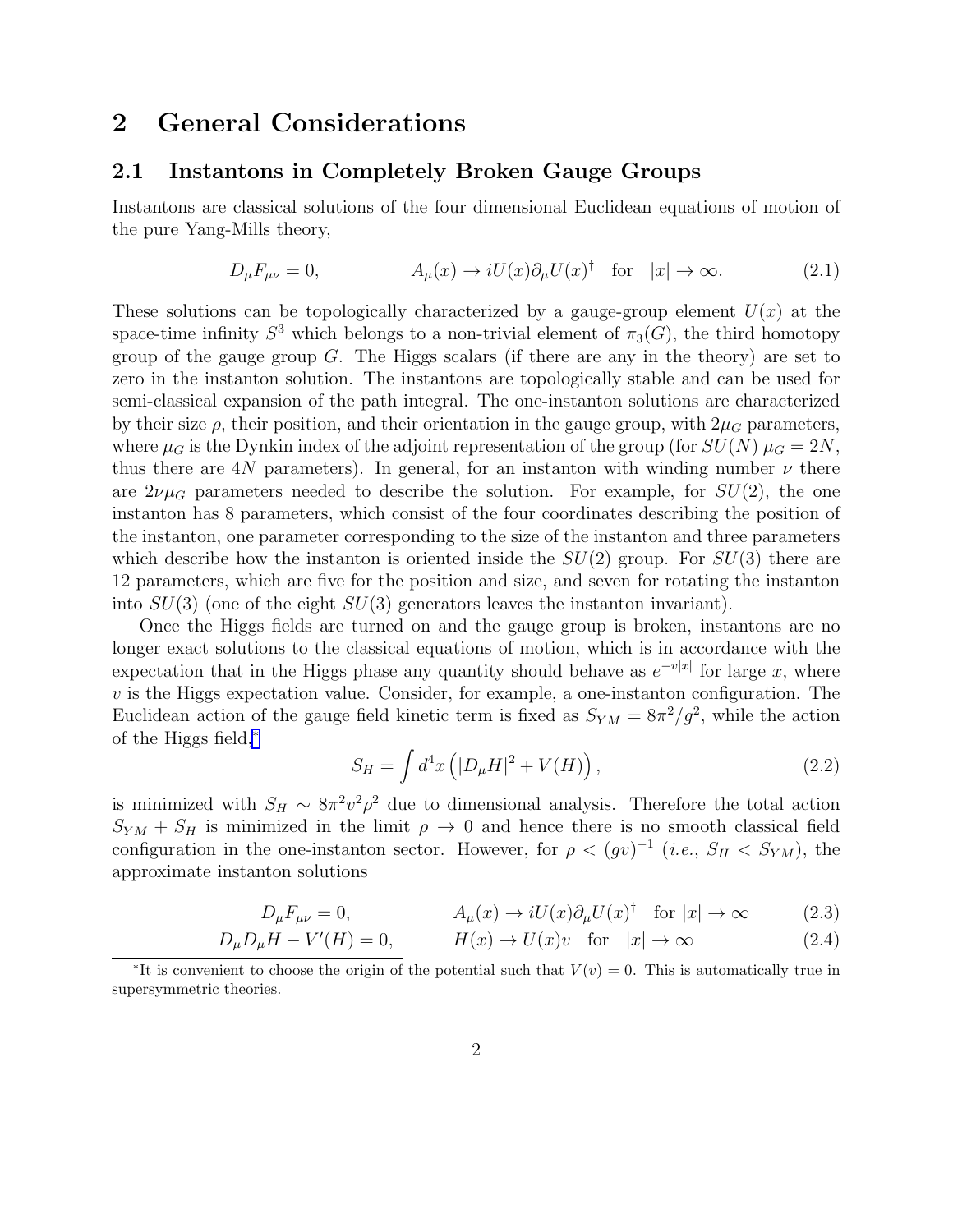(obtained by neglecting the current induced by the non-vanishing scalar field in the equation for  $A_\mu$ ) can still be used for semi-classical expansion of the path integral. The Higgs configuration  $v$  is at the minimum of the potential  $V$ . Solving these equations is identical to the following problem: for the fixed instanton background [\(2.3](#page-2-0)), find the minimum of the Euclidean action for the Higgs field  $S_H$  with specified boundary condition.<sup>†</sup> Under this given instanton background with fixed size, scaling the Higgs field configuration to zero size does not make the action smaller and hence there must be a smooth non-trivial Higgs field configuration. By expanding all fields with the instanton and Higgs field background, one can further include the one-loop effects of quantum fluctuations. Then the integral over the instanton size should be performed. The classical action grows for larger instanton size, which damps the integral at large  $\rho$  as  $e^{-8\pi^2 \rho^2 v^2}$ , while the quantum effects prefer larger instanton size from the running of the gauge coupling in the instanton factor

$$
e^{-8\pi^2/g^2(\rho)} = e^{-8\pi^2/g^2(M)}(\rho M)^{b_0},\tag{2.5}
$$

in asymptotically free  $(b_0 > 0)$  theories. Here, M is the ultraviolet cutoff. The balance between two effects results in a finite and well-defined result after the integral over the instanton size, with the main contribution from  $\rho^2 \simeq b_0/16\pi^2 v^2$ . Therefore, non-vanishing expectation value of the Higgs field acts as an infrared cutoff in the size  $\rho$  of the instanton. For larger instantons of  $\rho > (gv)^{-1}$ , the approximate solutions cannot be trusted because  $S_H$  becomes as large as  $S_{YM}$ , but this is not a problem because the larger instantons are suppressed due to the classical action  $S_H \sim 8\pi^2 \rho^2 v^2$  and are justified a posteriori as a self-consistent approximation for asymptotically free theories as long as  $b_0 g^2(\rho) / 16\pi^2 < 1$ .

A more rigorous treatment of the instantons in broken groups is to consider constrained instantons[[4\]](#page-29-0), that is to introduce a constraint into the Lagrangian which fixes the instanton size  $\rho$ . Then the modified equations will have exact solutions, which are called constrained instantons. The constraints are integrated over in the end to recover the original theory without the constraint. For our purposes, however, it suffices that even in the presence of non-vanishing Higgs fields the instantons remain approximate solutions which can be used for semi-classical expansion of the path integral for  $\rho g v < 1$ . Such instantons in completely broken groups are responsible for the ADS type superpotentials and many other dynamical effects in supersymmetric gauge theories.

Since the gauge group is completely broken, the effect of these instantons have to be taken into account when constructing the low-energy theory. The reason is that the effective theory is no longer a gauge theory, thus there are no instantons contained in the low-energy theory that could reproduce the effect of the original instantons. Therefore the effects of the instantons in the broken group  $G$  have to be taken into account; for example the ADS superpotential has to be added to the theory. Similarly, all the effects of the  $G$  instantons

<sup>&</sup>lt;sup>†</sup>The boundary condition in Eq. [\(2.4](#page-2-0)) is a consequence of the requirement  $S_H < \infty$ , which in turn requires  $D_{\mu}H \to 0$ ,  $V(H) \to 0$  for  $|x| \to \infty$ .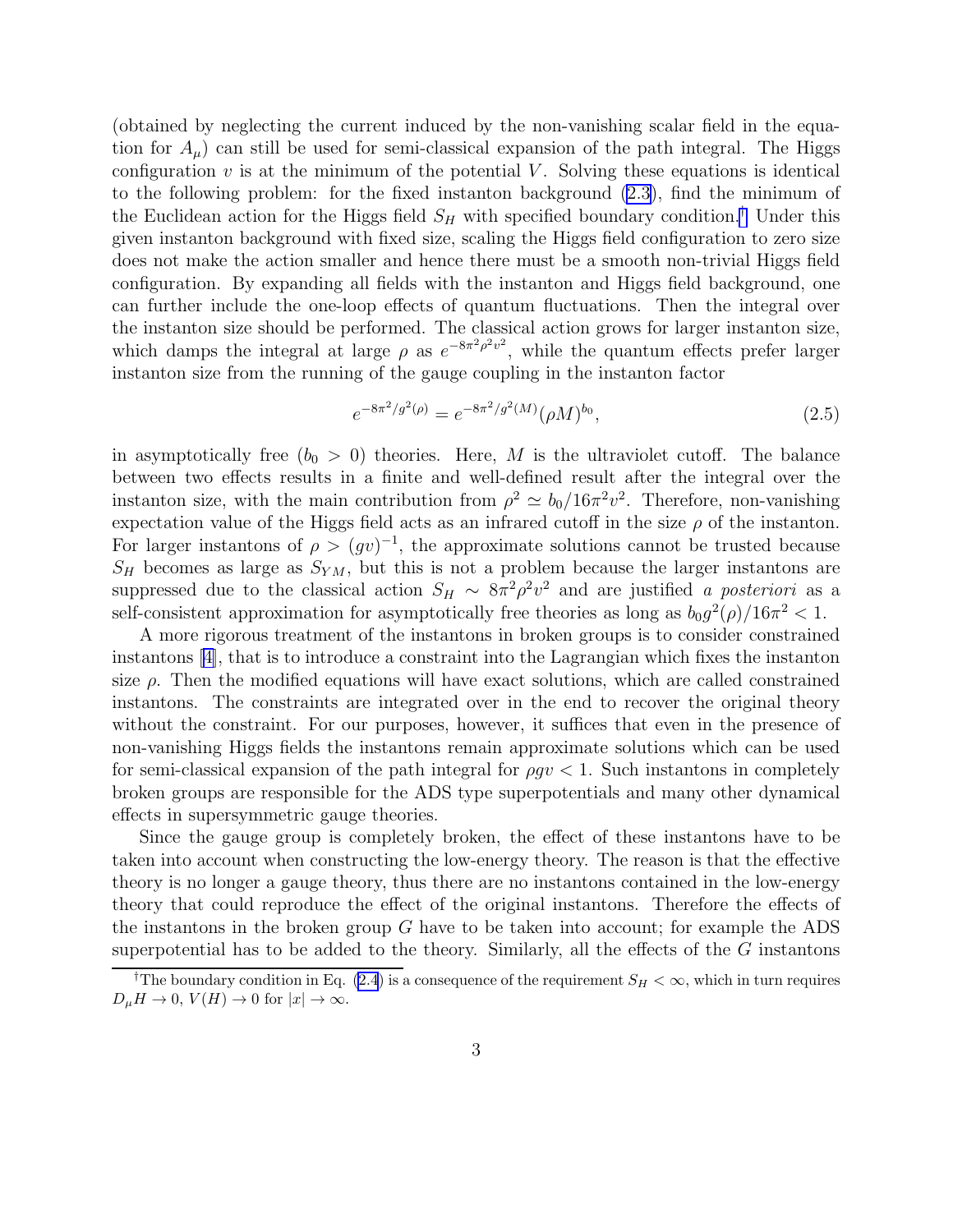<span id="page-4-0"></span>have to be added to the low-energy effective theory when G is not completely broken, but the unbroken subgroup does not contain instantons anymore. This is for example the case in  $N = 2$  theories, where the adjoint VEV breaks G to  $U(1)<sup>r</sup>$ , where r is the rank of G. Since there are no  $U(1)$  instantons, the effects of the G instantons have to be added to the low-energy  $U(1)^r$  prepotential [\[24\]](#page-30-0).

## 2.2 Instantons in Partially Broken Gauge Groups and the Index of Embedding

Let us now consider the situation when the gauge group  $G$  is only partially broken by a scalar VEV to a non-abelian subgroup  $H$ . In this case, both  $G$  and  $H$  contain instantons, and the question we want to answer is whether any instanton corrections have to be added to the low-energy theory based on the gauge group  $H$ . The answer depends on whether or not all effects of the original G instantons can be reproduced by the effects of the instantons in the unbroken group  $H$ . If all G instantons are contained in  $H$  (or at least can be gauge rotated into  $H$ ) then all information about instantons is still encoded in the effective  $H$ theory and no instanton corrections need to be taken into account. However, if some of the G instantons are not contained in H (but instead in the broken part  $G/H$ ) then the effects of these " $G/H$  instantons" have to be added to the effective H theory.

To understand when these effects can occur, let us consider the fermionic zero modes of a given representation in a one-instanton background when the group  $G$  is simple. The number of zero modes coincides with the Dynkin index  $\mu$  of a given representation due to the Atiyah–Singer index theorem. The Dynkin index can be defined by

$$
\operatorname{Tr}_R T_a T_b = \mu_R \delta_{ab},\tag{2.6}
$$

where the  $T_a$ 's are the generators in the given representation R of the group G. This index  $\mu_R$  is the number of fermionic zero modes in the one instanton background due to the index theorem, once the generators for the fundamental representation have been properly normalized. (For classical groups this corresponds to normalizing the generators such that the Dynkin indices of the fundamental representations of  $SU(N)$  and  $Sp(2N)$  are one and those of the vector representations of  $SO(N)(N > 3)$  are two). Now let us define the *index of embedding,*  $\alpha$ *.* Consider a simple group G and one of its simple subgroups H. A representation R of the group G has a decomposition under the H subgroup

$$
R \to R_1 + R_2 + \ldots + R_k. \tag{2.7}
$$

The index of embedding  $\alpha$  is then given by

$$
\alpha = \frac{\sum_{i=1}^{k} \mu_{R_i}}{\mu_R}.
$$
\n(2.8)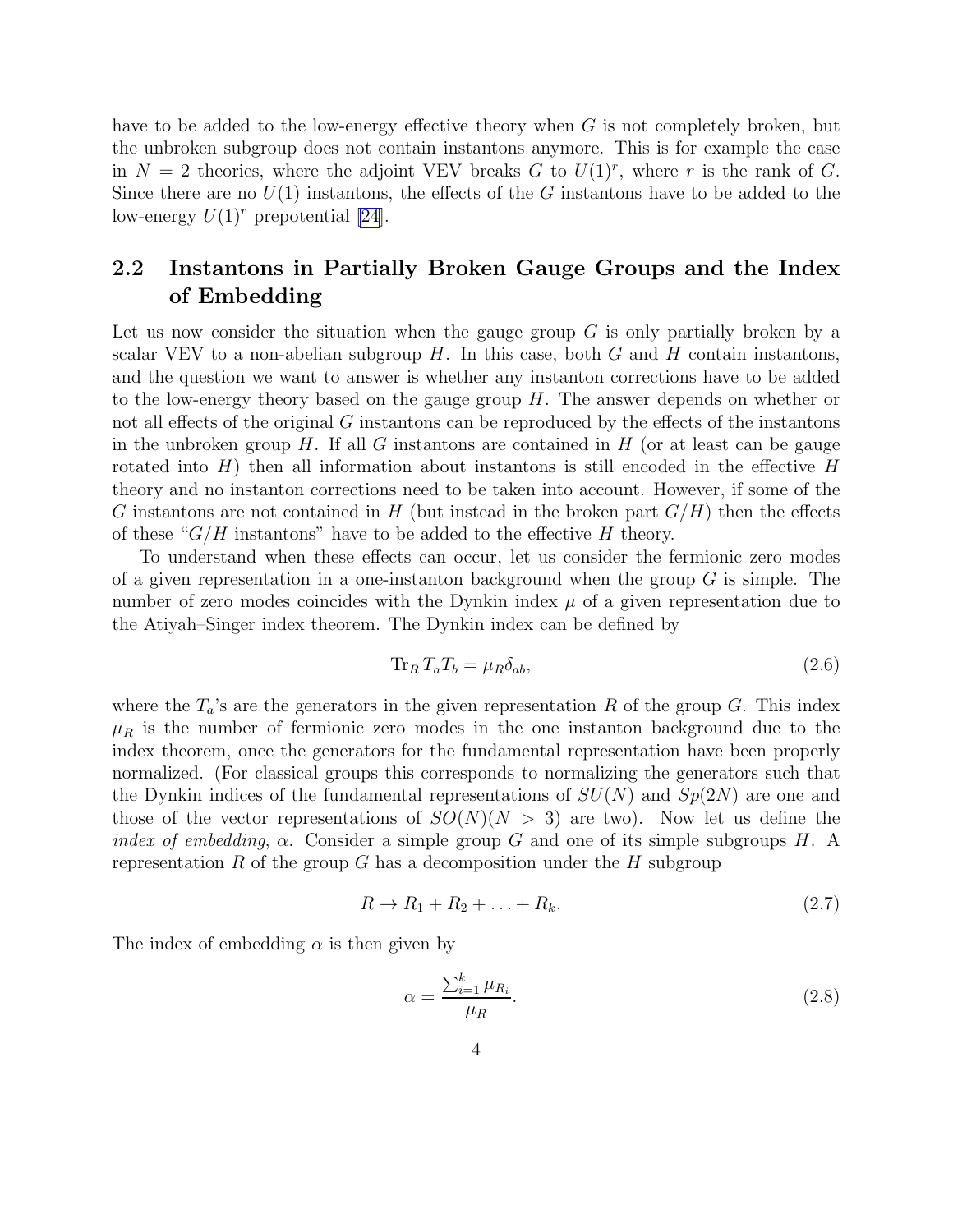<span id="page-5-0"></span>This index is an integer independent of the choice of R and for most embeddings equals one.

It is easy to see that this index is relevant to decide whether there are any instanton effects in  $G/H$  which one needs to take into account. If the index is one, a given representation has equal number of zero modes both in  $G$  and in  $H$ . This suggests that there is a one-to-one correspondence between the instantons of  $G$  and the instantons of  $H$ , and no additional instanton effects besides the ordinary instanton effects in H need to be taken into account.

However, if the index is bigger than one, a given representation has  $\alpha$  times as many zero modes in the one instanton background of  $H$  than in the one instanton background of G. Therefore, the 't Hooft operator from the one-instanton of  $H$  is, roughly speaking, the 't Hooft operator from the one-instanton of G raised to the  $\alpha^{\text{th}}$  power. This shows that the one-instanton of the H theory actually corresponds to an  $\alpha$ -instanton effect in G, and that the  $1, 2, \ldots, \alpha - 1$  instantons of G are missing from the H theory. The one instanton of G would correspond to a " $1/\alpha$ " instanton of H, which does not exist, and therefore any effects of these  $1, 2, \ldots, \alpha - 1$  instantons which do not decouple in the low-energy limit have to be added to the low-energy effective theory. Thus we find that, if the index of embedding is bigger than one, there are potential instanton contributions from  $G/H$  which need to be added to the low-energy effective theory[[7\]](#page-29-0).

Another consequence of the non-trivial index is a modified matching condition of the gauge coupling constants. One has to match the gauge couplings of the high- and low-energy theories as

$$
\frac{1}{g_G^2} = \frac{1}{\alpha g_H^2} + \text{threshold corrections} \tag{2.9}
$$

in the case that the index of embedding  $\alpha$  is non-trivial, due to the fact that the normalization of generators changes.

The non-trivial matching of the gauge coupling constants results in a non-trivial scale matching relation. In the case of supersymmetric theories, there is no threshold correction in the DR scheme at the one-loop level [\[28\]](#page-30-0), and furthermore the running of the holomorphic gauge coupling constant is one-loop exact due to holomorphy[[29, 30](#page-30-0)]. In theories with nonvanishing  $\beta$ -function at the one-loop level, this statement is true even non-perturbatively [\[30, 31\]](#page-30-0). Then the matching between the scales can be written down exactly. The usual scale matching relation for the breaking  $G \to H$  (if  $\alpha = 1$ ) is given by

$$
\frac{\Lambda^{b_G}}{v^{b_G}} = \frac{\Lambda^{b_H}}{v^{b_H}},\tag{2.10}
$$

where v is the Higgs VEV of the breaking of  $G$  to  $H$ . Note that the one-instanton effects in a given theory are proportional to  $\Lambda^b$ , where b is the coefficient of the one-loop  $\beta$ -function and  $\Lambda$  is the dynamical scale of the theory. Therefore, this matching relation can also be interpreted as an expression of the equivalence between the one-instanton of the original G theory and the one-instanton of the H theory. However, if the index  $\alpha$  is bigger than one, then the one-instanton factor of the low-energy  $H$  theory should not be matched to the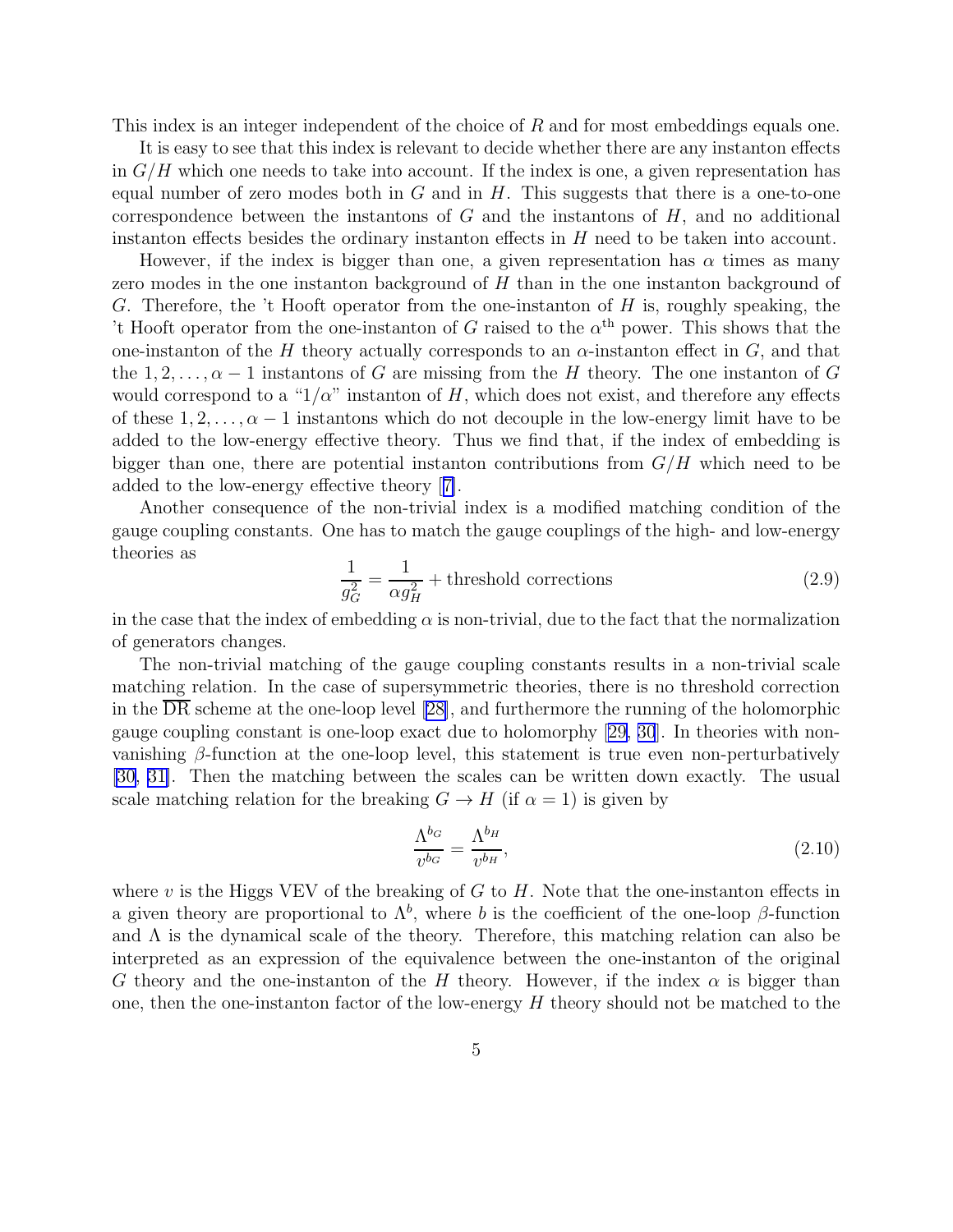<span id="page-6-0"></span>one instanton factor of G, but to the  $\alpha$  instanton factor, and thus the matching should be modified to

$$
\left(\frac{\Lambda^{b_G}}{v^{b_G}}\right)^{\alpha} = \frac{\Lambda^{b_H}}{v^{b_H}}.\tag{2.11}
$$

This is indeed what follows from the matching of the gauge coupling constants([2.9\)](#page-5-0).

As the first example for the index of embedding, consider breaking  $SU(N)$  to  $SU(N-1)$ by giving an expectation value to a field transforming in the fundamental of  $SU(N)$ . In this case the index of embedding is one. This can be seen by considering the fundamental representation of  $SU(N)$ . Its decomposition under  $SU(N-1)$  is given by  $\Box \rightarrow \Box + 1$ , and since the Dynkin indices of the fundamental representations of  $SU(N)$  and of  $SU(N-1)$ are both one, the index of embedding is one.

However, if we consider the breaking  $SU(N) \rightarrow SO(N)$ , the index will be non-trivial. This breaking can be achieved for example by giving an expectation value to a rank-two symmetric tensor of  $SU(N)$ . The fundamental representation of  $SU(N)$ , which has Dynkin index one, will turn into the vector representation of  $SO(N)$ , which has Dynkin index two (for  $N > 3$ ). Thus in this case the index of embedding is  $\alpha = 2$ . Therefore, in this example, the one instanton of  $SU(N)$  is missing from the  $SO(N)$  theory, and the potential effects of this instanton have to be added to the low-energy theory. For  $N = 3$  the index of the embedding  $SU(3) \rightarrow SO(3)$  is instead four, which can be seen by considering the decomposition of the fundamental of  $SU(3)$ , which has Dynkin index one. The fundamental representation of  $SU(3)$  will turn into the vector representation of  $SO(3)$ , however since  $SO(3)$  is locally isomorphic to  $SU(2)$ , the vector representation of  $SO(3)$  is nothing but the adjoint representation of  $SU(2)$ , which has Dynkin index four. Thus  $\alpha = 4$  in this case. We will see an example of the effect of these  $G/H$  instantons in Section [3.1](#page-12-0).

A further example of a non-trivial embedding is  $Sp(2N) \to SU(N)$  which has index two. This breaking can occur when the rank-two symmetric tensor (the adjoint) of  $Sp(2N)$ obtains an expectation value. One way to see that the index is two is to note that the fundamental of  $Sp(2N)$  decomposes as  $\Box \rightarrow \Box + \overline{\Box}$  under  $SU(N)$ . Examples of the effects of these instantons will be discussed in Sections [3.2](#page-17-0) and [3.5](#page-23-0).

We argued that for simple groups the index of embedding  $\alpha$  is a good indicator of whether instantons in  $G/H$  exist. For semisimple groups however, the index of embedding is ambiguous. Consider for example  $SU(N) \times SU(N)$  broken to the diagonal  $SU(N)$ . The representation  $(\Box, \overline{\Box})$  becomes an adjoint of the diagonal  $SU(N)$ . The Dynkin index of  $(\Box, \overline{\Box})$  is N, while the Dynkin index of the adjoint of  $SU(N)$  is 2N, so one would conclude that the index of embedding is 2. However, if one considers the representation  $(\Box, 1)$  of  $SU(N) \times SU(N)$ , one would conclude that the index of embedding is one. Thus the naive definition of the index of embedding for semisimple groups is not well-defined. Instead of insisting on finding a good generalization for the index of embedding for semisimple groups, we will go in a different direction, and examine the third homotopy group  $\pi_3(G/H)$ . We will show in Section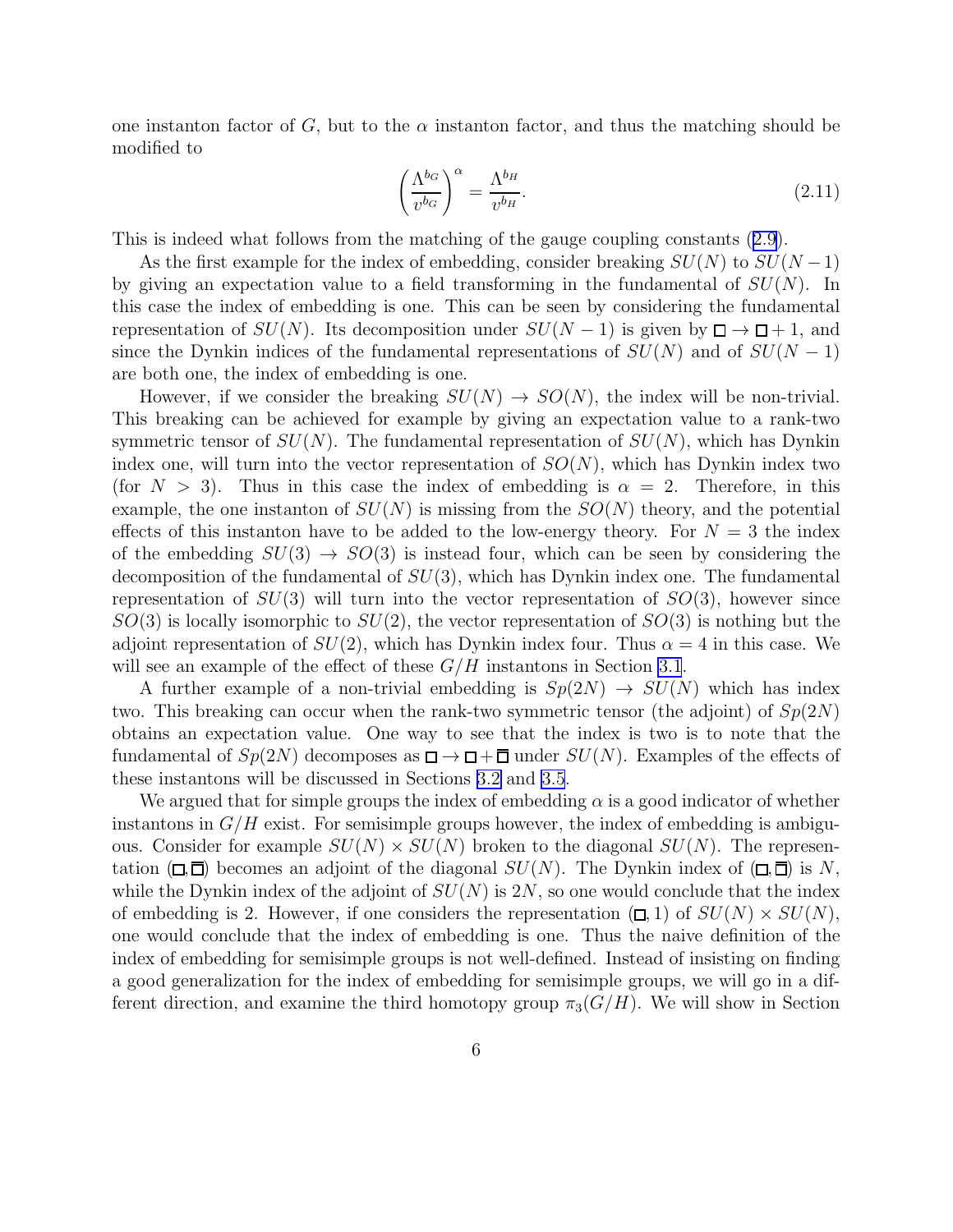[2.4,](#page-9-0) that in the case of simple groups, there is a simple connection between  $\pi_3(G/H)$  and the index of embedding. However, for semisimple groups  $\pi_3(G/H)$  is still well-defined, and will be the indicator for the existence of  $G/H$  instantons in the general case as shown in Section 2.3.

It is easy to understand in terms of the instantons why one has to go beyond the index of embedding for the case of semisimple groups in order to decide whether there are any instantons in the broken part of the gauge group. Consider the above example of  $SU(N) \times$  $SU(N)$  broken to the diagonal  $SU(N)$ . A one instanton effect in the diagonal  $SU(N)$  group corresponds to a one instanton effect in the  $SU(N) \times SU(N)$  group as well, but it is a particular combination of the one instanton in the first  $SU(N)$  factor and the one instanton of the second  $SU(N)$  factor (the  $(1,1)$  instanton). However, the one-instanton of the first  $SU(N)$  factor (the (1,0) instanton) is not contained in the diagonal  $SU(N)$ . Similarly, the  $(0, 1)$  instanton is not contained in the diagonal  $SU(N)$  either, but this instanton is equivalent to  $(-1, 0)$ , the anti-instanton in the first  $SU(2)$  factor. This can be seen because  $(1,0) = (0,-1) + (1,1)$ , where  $(0,-1)$  is the anti-instanton in the second  $SU(2)$  factor, therefore  $(0, -1)$  is equivalent to  $(1, 0)$ , and so  $(0, 1)$  is equivalent to  $(-1, 0)$ . Thus even though the one-instanton effect of the diagonal  $SU(N)$  corresponds to one-instanton effects in both  $SU(N)$  factors, there are still  $G/H$  instantons whose effects have to be taken into account.

To summarize this section, we have seen that for simple groups the index of embedding is a good indicator of whether  $G/H$  instantons exist. However, for product groups one has to rely on a different analysis. In order to establish the connection between the index of embedding and the existence of  $G/H$  instantons for simple groups and to examine the cases of non-simple groups we will need to examine the possible topologies of the field configurations which could give rise to  $G/H$  instantons. This is the subject of the next section.

#### 2.3 Instantons in Partially Broken Gauge Groups and  $\pi_3(G/H)$

We have seen in the previous section that for certain non-trivial embeddings of H into G the mapping between the instantons of  $G$  and  $H$  may be non-trivial which could affect the low-energy theory. In this section we will consider the topology of these embeddings in order to decide whether  $G/H$  instantons exist. The usual instantons are topologically stable, because there is a non-trivial mapping from the sphere at the infinity of space-time to the gauge group. This mapping  $S^3 \to G$  is characterized by the third homotopy group  $\pi_3(G)$ . If we are interested whether any of these instantons are contained in  $G/H$  instead of H we have to ask whether  $\pi_3(G/H)$  is trivial. This is because we expect that, just like in the case of the instantons in completely broken gauge groups discussed in Section [2.1,](#page-2-0) the approximate instanton solution obtained by ignoring the Higgs field will still contribute to the path integral, and generate 't Hooft operators.

We now show that the non-trivial instantons which appear in the  $G \to H$  breaking can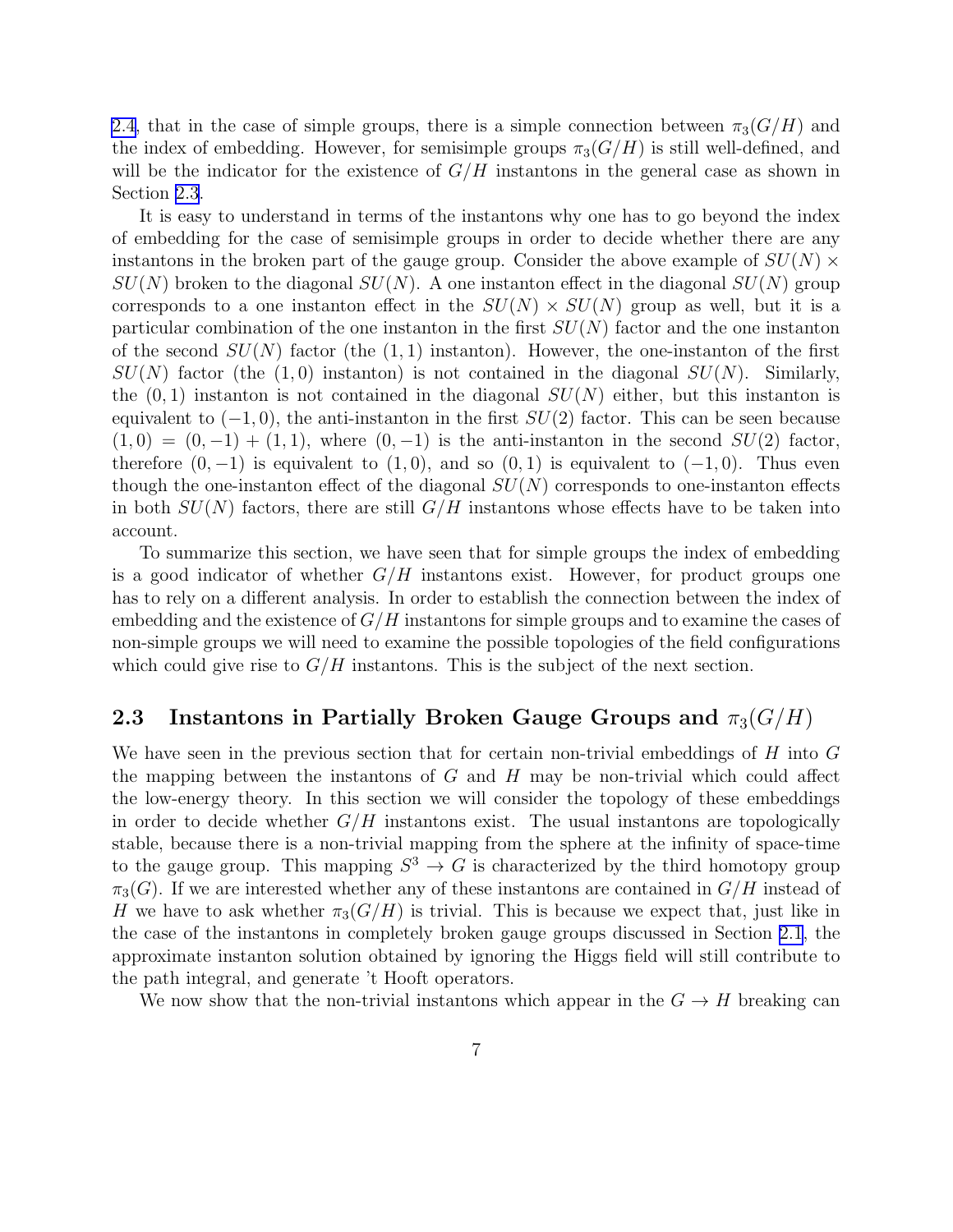<span id="page-8-0"></span>be classified by  $\pi_3(G/H)$ . We again study the approximate field equations,

$$
D_{\mu}F_{\mu\nu} = 0, \qquad A_{\mu}(x) \to iU(x)\partial_{\mu}U(x)^{\dagger} \quad \text{for} \quad |x| \to \infty, \qquad (2.12)
$$

$$
D_{\mu}D_{\mu}H - V'(H) = 0, \qquad H(x) \to U(x)v \quad \text{for} \quad |x| \to \infty. \tag{2.13}
$$

Solving these equations is identical to the following problem: for the fixed instanton background (2.12), find the minimum of the Euclidean action for the Higgs field

$$
S_H = \int d^4x \left( |D_\mu H|^2 + V(H) \right), \tag{2.14}
$$

with specified boundary condition. We again choose the origin of the potential such that  $V(v) = 0$  at the minimum.

The gauge-group element  $U(x) \in \text{Map}(S^3 \to G)$  belongs to a non-trivial homotopy class in  $\pi_3(G)$ . If  $\pi_3(G/H)$  is trivial, however,  $U(x)$  can be continuously deformed to a gauge-group element  $U_H(x)$  which lives purely in H, *i.e.*  $U(x)_{H} v = v$ . By continuously deforming the Higgs field configuration from  $U(x)v$  to v at the space-time infinity, the boundary condition of the Higgs field is topologically trivial. This continuous deformation can be done at negligible cost in the size of the action by making the deformation arbitrarily slow at infinity [\[32\]](#page-30-0). Since, for one-instanton solutions, the gauge field configurations can also be gauge-rotated to be contained in the H part only, the Higgs field does not interact with the instanton solution any more and hence the configuration can be extended all the way to the center of the instanton, with vanishing action  $S_H = 0$ . Then the field configuration is nothing but the instanton in the unbroken group H, where the Higgs field responsible for  $G \to H$  breaking is frozen at the minimum of the potential. The effects of such a configuration should certainly not be explicitly included in the action of the low-energy effective  $H$  theory because they are yet-to-be included in the dynamics of the low-energy H theory.

On the other hand, if  $\pi_3(G/H)$  is non-trivial, the Higgs field configuration  $U(x)v$  at the space-time infinity cannot be "unwound" to a trivial configuration  $v$ . Therefore, there must be a field configuration which minimizes the action  $S_H$  in a given non-trivial class of  $\pi_3(G/H)$ with  $S_H \sim 8\pi^2 v^2 \rho^2$ . In this case, the field configuration involves the Higgs field in an essential manner, and such a configuration does not belong to the low-energy  $H$  theory. The effect of this type of field configurations has to be included when writing down the effective action of the low-energy  $H$  theory. An explicit example of an instanton in a partially broken gauge group is presented in Appendix B.

The above argument strongly resembles that for a 't Hooft–Polyakov monopoles in three spatialdimensions (see, e.g.,  $[35, 36]$  $[35, 36]$  $[35, 36]$  $[35, 36]$ ). One important difference, however, is that it is possible to further decrease the size of the action by scaling both the Higgs field and gauge field configurations to zero size. Note that we are keeping the instanton background fixed in the argument; under this given background, scaling the Higgs field configuration to zero size does not make the action smaller and hence there must be a smooth non-trivial Higgs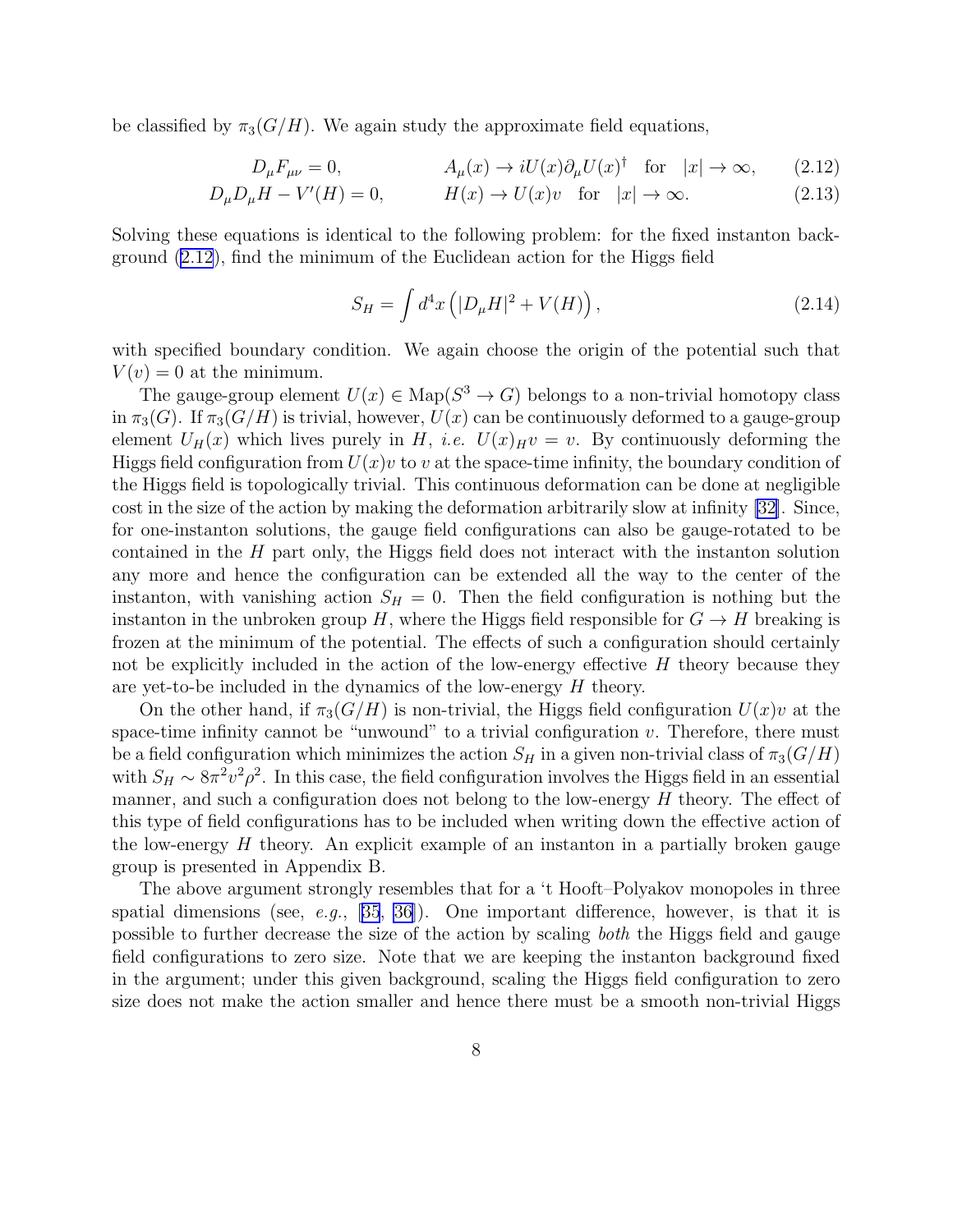<span id="page-9-0"></span>field configuration. By expanding all fields with the instanton and Higgs field background, the classical action grows as  $8\pi^2\rho^2v^2$  for larger instanton size, while the quantum effects prefer larger instanton size from the running of the gauge coupling in the instanton factor  $e^{-8\pi^2/g^2(\rho)}$  if the breaking of the gauge group makes the coupling less asymptotically free. The balance between the two effects results in finite well-defined result after the integral over the instanton size. This is a trivial extension of the argument as in the completely broken gauge theories.

#### 2.4 The Index of Embedding and  $\pi_3(G/H)$

We have seen that the non-trivial Higgs field configuration under an instanton background can be classified according to  $\pi_3(G/H)$ . We have also seen earlier that the index of embedding has something to do with the presence of non-trivial  $G/H$  instanton in a heuristic manner by using the index theorem and the number of fermion zero modes. In this subsection, we would like to see the connection between the two arguments, and see that the argument based on  $\pi_3(G/H)$  reduces to that based on the index of embedding if both the groups G and  $H$  are simple.

Let us consider first the case when both  $G$  and  $H$  are simple groups. We have seen in the previous section that the index of embedding is a good indicator for the existence of  $G/H$  instantons in this case. Thus one should be able to make a connection between  $\alpha$  and  $\pi_3(G/H)$ . In fact, we find that in this case

$$
\pi_3(G/H) = Z_\alpha,\tag{2.15}
$$

which is in a complete agreement with our expectations. If  $\alpha = 1$  then  $\pi_3(G/H)$  is trivial, and all G instantons are mapped trivially to the H instantons. However, if  $\alpha > 1$ , then there are  $Z_{\alpha}$  instantons in  $G/H$ , which are not contained in H, and their effect has to be added to the low-energy theory.

In order the establish the relation (2.15) between the index of embedding and  $\pi_3(G/H)$ , we consider the following part of the exact homotopic sequence:

$$
\ldots \to \pi_3(H) \to \pi_3(G) \to \pi_3(G/H) \to \pi_2(H) \to \ldots
$$
\n(2.16)

Since this sequence is exact, Im  $f_i = \text{Ker } f_{i+1}$ , where the f's denote the maps in (2.16). We know that  $\pi_2(H) = 0$  for any Lie groups, while with the assumption that G and H are simple groups,  $\pi_3(G) = \pi_3(H) = Z$ . Thus we find that the sequence

$$
Z \to Z \to \pi_3(G/H) \to 0 \tag{2.17}
$$

is exact. Since  $\pi_2(H) = 0$  the kernel of the map from  $\pi_3(G/H)$  to  $\pi_2(H)$  is the full  $\pi_3(G/H)$ . Due to the exact sequence, this means that the image of the map from  $\pi_3(G)$  to  $\pi_3(G/H)$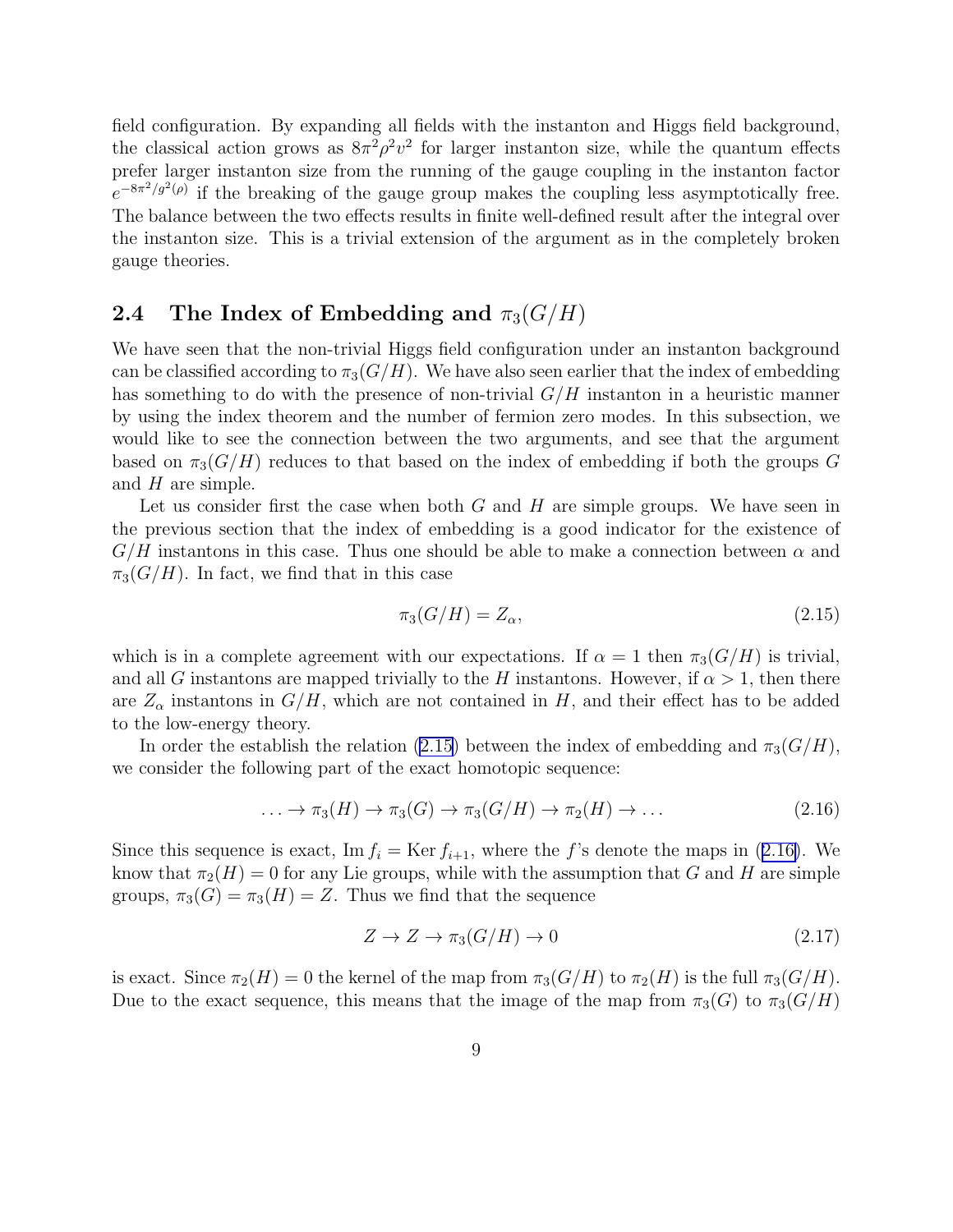

Figure 1: The exact homotopic sequence of [\(2.16](#page-9-0)) for simple groups if the index of embedding is greater than one.

is again the full  $\pi_3(G/H)$ ,  $\text{Im}(\pi_3(G)) = \pi_3(G/H)$ , where  $\text{Im}(\pi_3(G))$  denotes the image of  $\pi_3(G)$ . Therefore,  $\pi_3(G/H) = \pi_3(G)/\text{Ker}(\pi_3(G))$ , where  $\text{Ker}(\pi_3(G))$  is the kernel of the map from  $\pi_3(G)$  to  $\pi_3(G/H)$ . However, due to the first part of the exact sequence  $Ker(\pi_3(G)) = \text{Im}(\pi_3(H))$ . Thus we can conclude that

$$
\pi_3(G/H) = \pi_3(G)/\text{Im}(\pi_3(H)),\tag{2.18}
$$

where  $\text{Im}(\pi_3(H)) \subset \pi_3(G)$  is the image of  $\pi_3(H)$ . Next we want to use the information that the index of embedding is  $\alpha$  in order to relate  $\pi_3(G)$  and  $\text{Im}(\pi_3(H))$ . We have seen in Section [2.2](#page-4-0) that the fact that the index of embedding is  $\alpha$  combined with the Atiyah-Singer index theorem implies that the one instanton of H corresponds to an  $\alpha$  instanton of G. This means that winding around once in the H subgroup corresponds to winding around  $\alpha$ -times in the full G group. Since the value of  $\pi_3$  measures how many times a given configuration is winding around the sphere at infinity, the above relation implies that

$$
\operatorname{Im}(\pi_3(H)) = \alpha \times \pi_3(G),\tag{2.19}
$$

A more precise argument for (2.19) is presented in Appendix A. Combining the facts that

$$
\pi_3(G/H) = \pi_3(G)/\text{Im}(\pi_3(H)),
$$
  
\n
$$
\text{Im}(\pi_3(H)) = \alpha \times \pi_3(G),
$$
  
\n
$$
\pi_3(G) = Z
$$
\n(2.20)

immediately gives the desired relation

$$
\pi_3(G/H) = Z_\alpha. \tag{2.21}
$$

Fig. 1 illustrates the exact sequence for this case when  $G$  and  $H$  are both simple. Examples of non-trivial  $\pi_3(G/H)$  include:

$$
\pi_3(SU(N)/SO(N)) = Z_2, \ \ (N > 3)
$$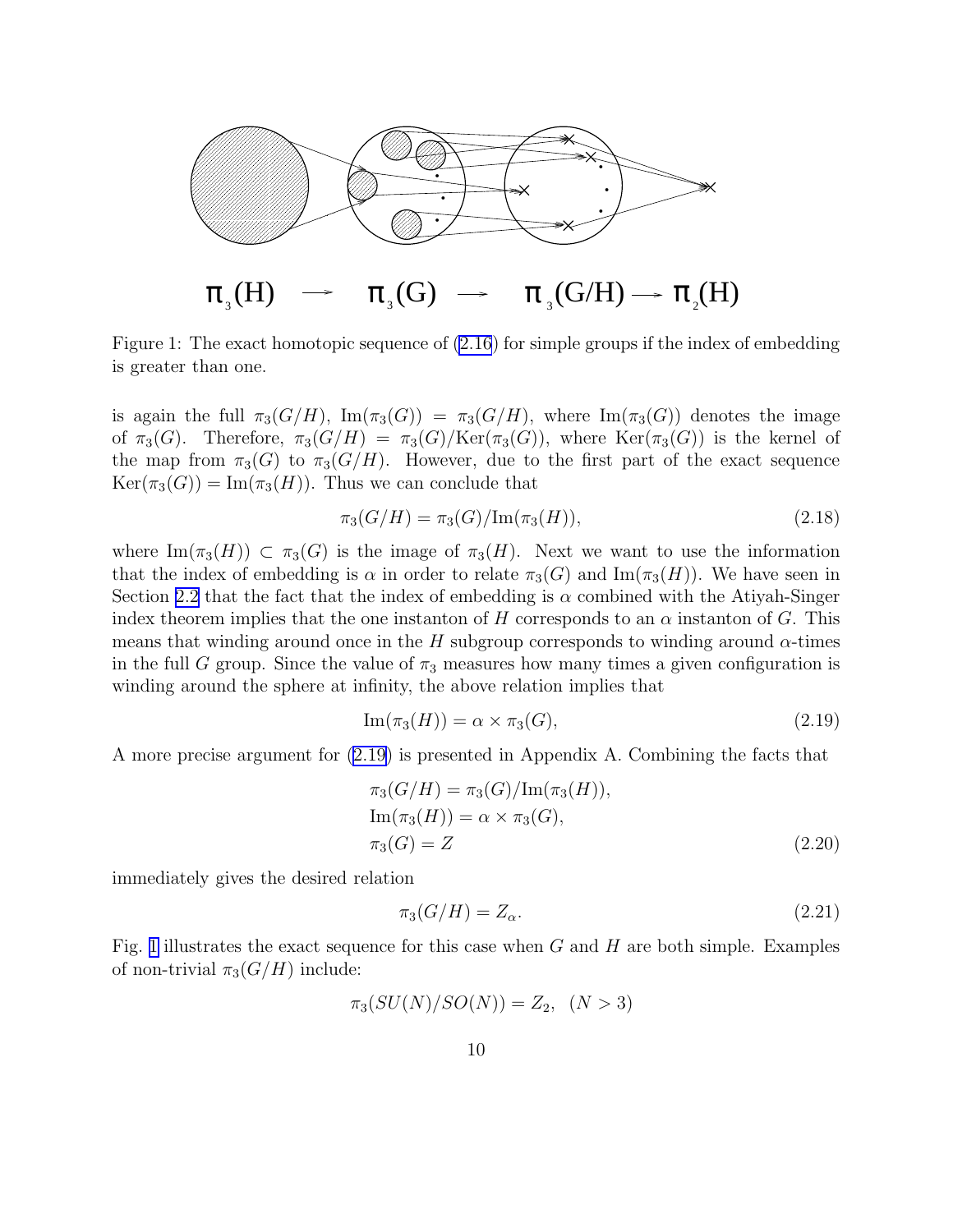

Figure 2: The exact homotopic sequence for the case that the index of embedding is four.

$$
\pi_3(SU(3)/SO(3)) = Z_4,
$$
  
\n
$$
\pi_3(Sp(2N)/SU(N)) = Z_2.
$$
\n(2.22)

The first two of these examples have been explicitly quoted in Ref.[[33](#page-30-0)]. The case of the embedding of  $SO(3)$  into  $SU(3)$  (when the index  $\alpha = 4$ ) is illustrated in Fig. 2.<sup>‡</sup>

Thephysical meaning of  $(2.15)$  $(2.15)$  is that during the breaking of G to H the instantons get separated into two categories. Some instantons remain in the unbroken subgroup  $H$ , and are of the usual kind. However, there will be  $Z_{\alpha}$  instantons in the partially broken group. Since these are  $Z_{\alpha}$  and not Z-type instantons, it means that a combination of  $\alpha$  of these instantons can unwind and be topologically trivial in  $G/H$ . This corresponds to the expectation that a collection of  $\alpha$  of  $Z_{\alpha}$  instantons will be ordinary instantons in H, and no longer in  $G/H$ .<sup>§</sup>

In the case of  $N=2$  theories, the low-energy  $U(1)^r$  theory obtained after giving an expectation value to the adjoint does not contain instantons any more, thus as explained at the end of Section [2.1,](#page-2-0) one has to add the instanton corrections to the low-energy prepotential.

<sup>&</sup>lt;sup>‡</sup>The  $N = 4$  case is somewhat special because  $\pi_3(SO(4)) = Z \times Z$ . It is still true, however, that  $\pi_3(SU(4)/SO(4)) = Z_2$  by following the same argument here for this particular case.

<sup>§</sup>Note, however, that the  $\alpha$ -instanton configurations in G are not exhausted by the one-instanton configurations in H because the former has much larger number of parameters. Therefore  $N\alpha$ -instanton configurations, which belong to the topologically trivial homotopy class in  $\pi_3(G/H)$ , have to be summed over in the dilute gas instanton summation. This ensures the exponentiation of the 't Hooft operator so that it can be added to the action of the low-energy effective H theory.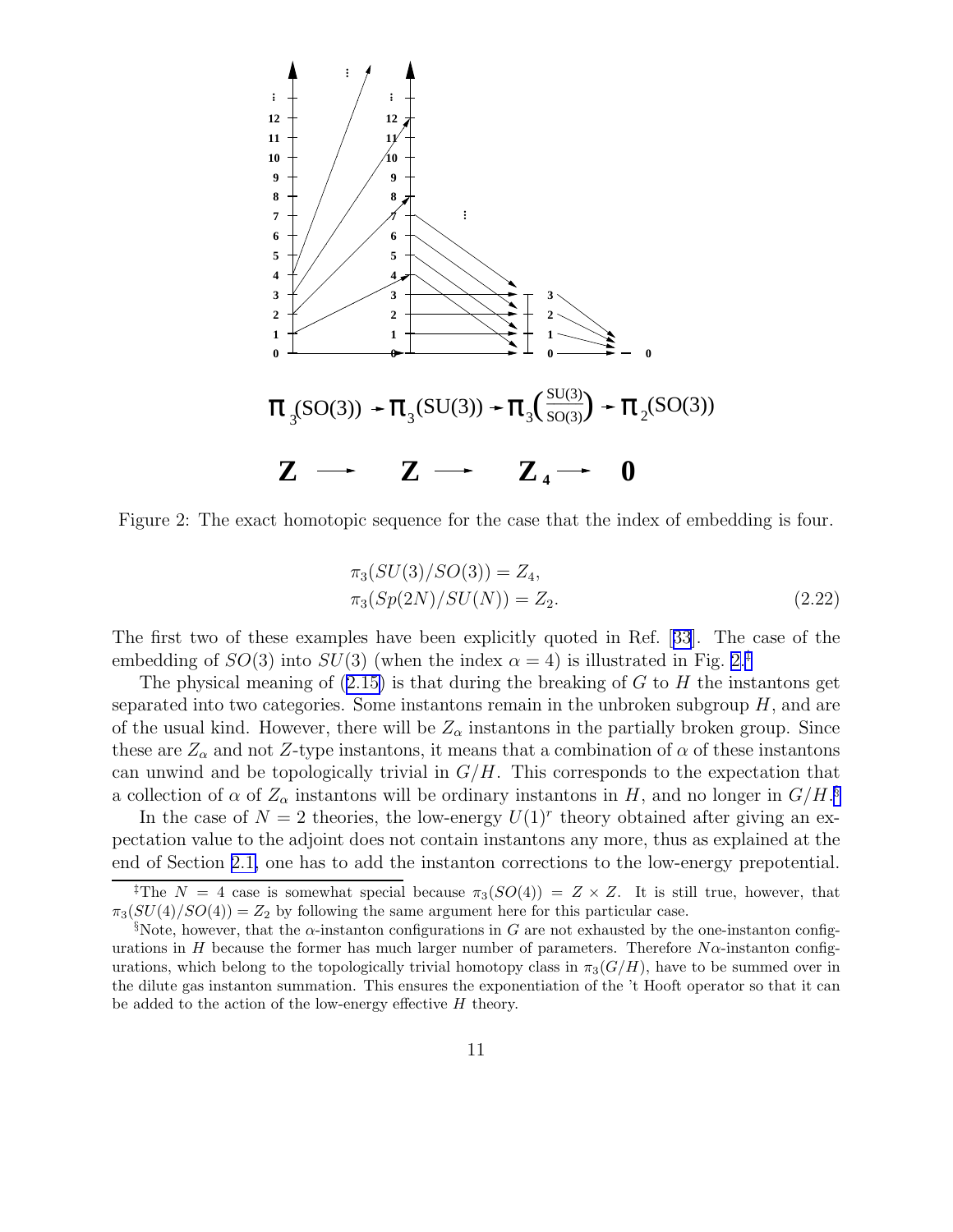<span id="page-12-0"></span>This is expressed in the equation  $\pi_3(G/U(1)^r) = Z$ , which tells us that all G instantons are in the broken part of the gauge group, and thus their effects on the low-energy theory have to be added.

Let us now consider an example when  $G$  is not a simple group. This is the case for example in the breaking  $SO(4) \rightarrow SO(3)$ , since  $SO(4) \equiv (SU(2) \times SU(2))/Z_2$ . To obtain  $\pi_3(SO(4)/SO(3))$  we note that  $SO(4)/SO(3) \simeq S^3$ , which is a special case of the general relation  $SO(N)/SO(N-1) \simeq S^{N-1}$ . Since  $\pi_k(S^k) = Z$ , we conclude that  $\pi_3(SO(4)/SO(3)) = Z$ . This is again in accordance with our physics expectations, since we have seen, that during the breaking of  $SU(2) \times SU(2)$  to the diagonal  $SU(2)$  one particular combination of the oneinstantons of the two  $SU(2)$  factors (the  $(1, 1)$ ) instanton) will be mapped to the one-instanton of the diagonal  $SU(2)$ . Thus the complete tower of the other independent combination the instantons (the  $(k, 0)$  instantons for example) are missing from the diagonal  $SU(2)$ , and this is why  $\pi_3(G/H) = Z$  now. Similarly, we find that for the general case of breaking  $SU(N) \times SU(N)$  to the diagonal  $SU(N)$  subgroup,  $\pi_3((SU(N) \times SU(N))/SU(N)) = Z$ .

Thus we have seen that, during partial breaking of the gauge group, some of the original G instantons may get mapped to  $Z_N$  instantons in  $G/H$ . The effects of these instantons are no longer included in the low-energy effective theory based on the gauge group  $H$ . However, the effects of these  $G/H$  instantons may leave non-trivial effects on the low-energy physics, and these have to be taken into account. In the remainder of this paper we will show several examples of the effects of these  $Z_N$  instantons on the low-energy physics. We will see that in many cases, consistency of the low-energy theory will actually require the presence of these  $Z_N$  instanton effects.

## 3 Examples of the Effects of  $Z_N$  Instantons

In this section we present several examples of the effects of the  $Z_N$  instantons discussed in the previous section on the low-energy effective theory. We will focus on supersymmetric theories, since the low-energy dynamics of these theories is much better understood than for general non-supersymmetric theories. Nevertheless, the arguments of the previous section do apply to the non-supersymmetric theories as well.

### 3.1 The  $Z_4$  Instantons in  $SU(3) \rightarrow SO(3)$

In this example we consider the  $N = 1$  duality of Pouliot and Strassler of  $SO(8)$  with one spinor and F vectors [\[13](#page-29-0)]. This theory is dual to  $SU(F-4)$  with one symmetric tensor and F antifundamental fields, and some gauge singlets. The duality is described in Table [1,](#page-13-0)

The  $Z_2$  factor does not play any important role as long as  $\pi_3$  is concerned.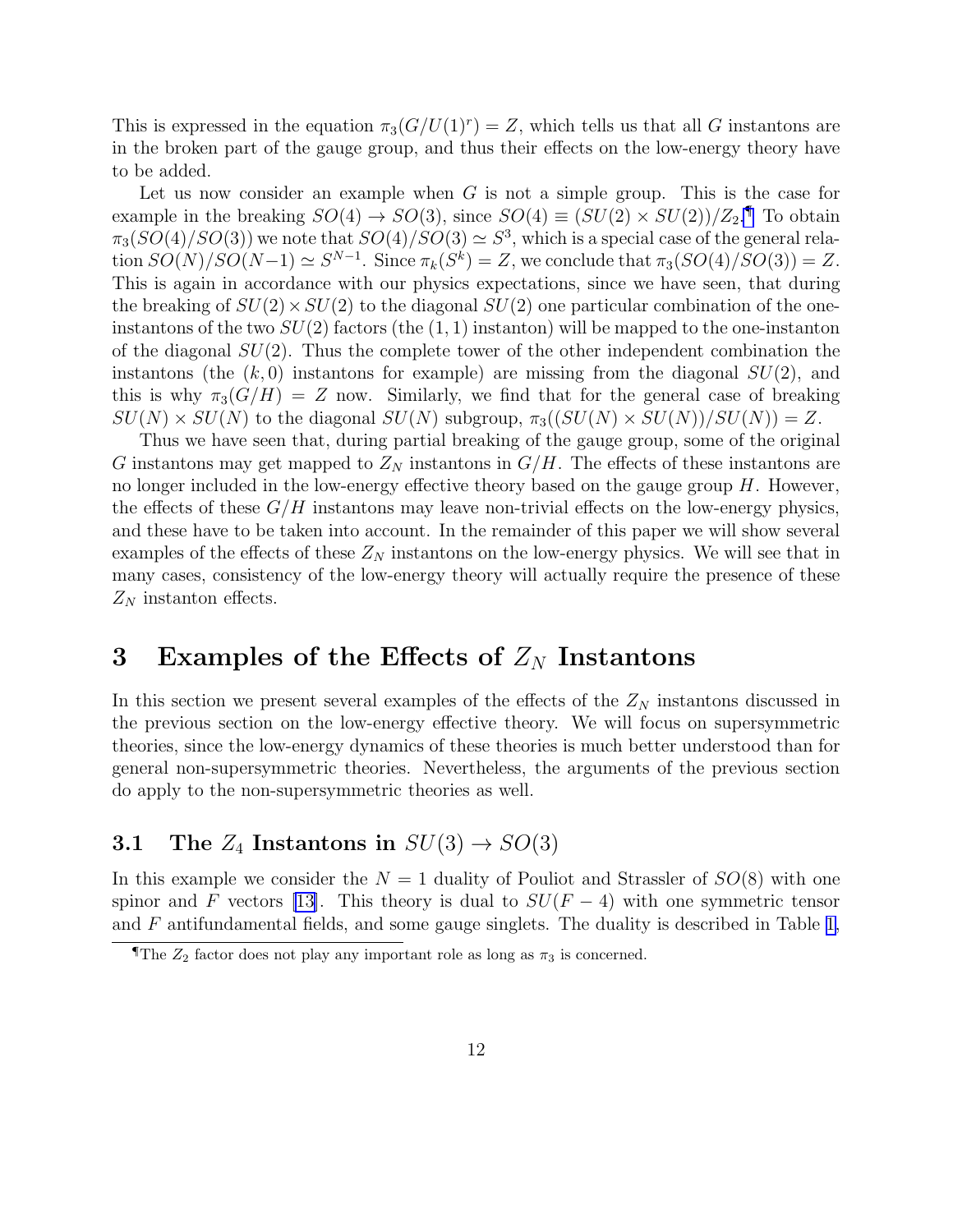<span id="page-13-0"></span>

|   | SO(8)                   | SU(F) | U(1)                                                     | $U(1)_R$            |
|---|-------------------------|-------|----------------------------------------------------------|---------------------|
|   |                         |       | $-4)$<br>$\langle F \rangle$<br>$\overline{\phantom{0}}$ | $1-6/F$             |
| р | $8_{s}$                 |       | $F(F-4)$                                                 |                     |
|   | SU(F)<br>$\overline{4}$ | SU(F) | U(1)                                                     | $\overline{U}(1)_R$ |
| S |                         |       | $-2F$                                                    |                     |
| q |                         |       | $2F-4$                                                   | 6/F                 |
| N |                         |       | $-2(F-4)$                                                | $2 - 12/F$          |
|   |                         |       | $-4$<br>2F(                                              |                     |

Table 1: The field content and symmetries of the electric  $SO(8)$  theory and its magnetic dual  $SU(F-4)$ .

where the superpotential of the dual  $SU(F-4)$  theory is

$$
W_{dual} = \alpha NSq^2 + \beta T \det S,\tag{3.1}
$$

where  $\alpha$ ,  $\beta$  are coupling constants. The operators are matched as  $V^i V^j \leftrightarrow N^{ij}$ ,  $p^2 \leftrightarrow T$ . Integrating out the spinor p of the electric theory with a mass term  $\Delta W \propto p^2$  should reproduce the SO duality of Ref.[[7](#page-29-0)], since on the electric side we get an SO(8) theory with  $F$  vectors. On the magnetic side the mass of the spinor corresponds to a linear term in  $T$  in the superpotential, which will become

$$
W_{dual} = \alpha NSq^2 + \beta T \det S + \gamma T,\tag{3.2}
$$

with  $\gamma$  a coupling constant. The T equation of motion forces an expectation value to det S, which breaks  $SU(F-4)$  to  $SO(F-4)$ , while the  $NSq^2$  term will turn into the  $Nq^2$  su-perpotential of the SO duality [\[13\]](#page-29-0). However, in the special case of  $F = 7$ , the dual gauge group is  $SO(3)$ , and an additional superpotential term det N is needed for the SO duality of Ref. [\[7](#page-29-0)]. This exactly happens when the breaking is  $SU(3) \rightarrow SO(3)$ , that is when the index of embedding is four. We will now show that the det  $N$  term in the superpotential required for duality is indeed generated by a  $Z_4$  instanton effect.

For this we consider the two-instanton of  $SU(3)$ . This is one of the three instantons which is missing from the  $SO(3)$  theory. The 't Hooft effective Lagrangian for this two-instanton is given by

$$
\tilde{S}^{10}\tilde{q}^{14}\lambda^{12}\Lambda^6,\tag{3.3}
$$

where  $\tilde{S}$  is the fermionic component of the chiral superfield  $S$ ,  $\tilde{q}$  the fermion from  $q$ ,  $\lambda$  the gaugino, and  $\Lambda^6$  is the two-instanton factor. The powers of these fields are fixed by the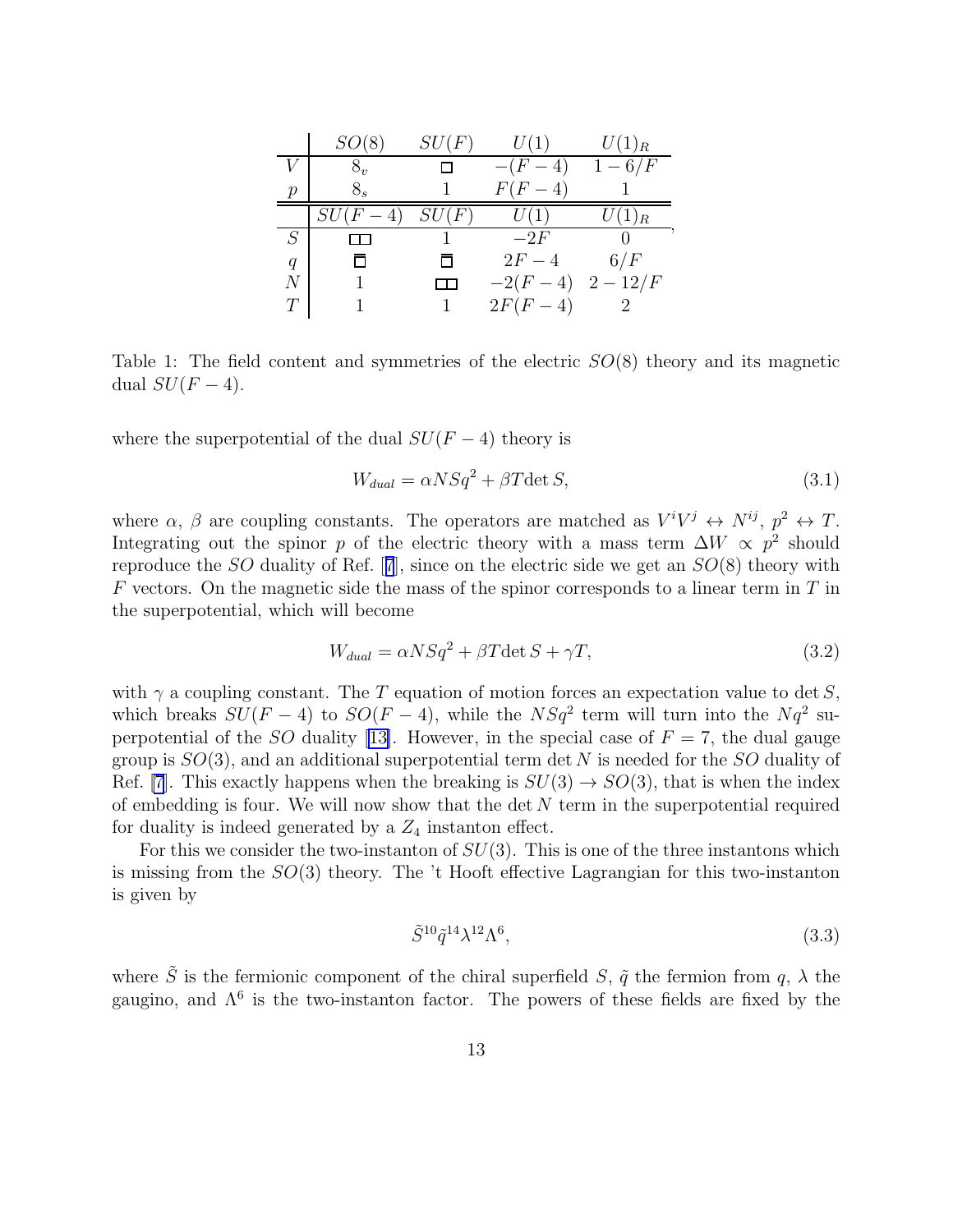number of zero modes in the two-instanton background. In order to show that this will indeed result in a superpotential of the form  $\det N$ , we need to convert the fields in [\(3.3](#page-13-0)) to  $\tilde{N}^2 N^5$  for the case of  $F = 7$ , since this is one of the contributions of the superpotential to the Lagrangian. Here  $\tilde{N}$  is the fermionic component of N. In the presence of the expectation value  $\langle S \rangle \propto (\gamma/\beta)^{1/3}$ , the gaugino vertex  $S^* \lambda \tilde{S}$  converts  $\tilde{S}^{10} \lambda^{10}$  to  $\langle S \rangle^{*10}$ . The integration over the instanton size will result in additional factors of  $\langle S \rangle \langle S \rangle^*$ . Since we are interested in a contribution to the superpotential, all dependence on  $\langle S \rangle^*$  has to cancel after the integral over the instanton size is performed, due to the holomorphy of the superpotential. This can happen only if for every factor of  $\langle S \rangle^*$  there is a  $\langle S \rangle \langle S \rangle^*$  dividing the operator. Thus, every factor of  $\langle S \rangle^*$  is converted to  $\langle S \rangle^{-1}$ , and so  $\langle S \rangle^{*^{10}}$  has to be replaced by  $\langle S \rangle^{-10}$  for the holomorphic part which can appear in the superpotential. The superpotential coupling  $\alpha NSq^2$  converts ten  $\tilde{q}$ 's out of  $\tilde{q}^{14}$  to  $(\alpha N\langle S\rangle)^5$  by using the vertex  $\alpha NSq^2$  five times, and the other four  $\tilde{q}$ 's together with the remaining two  $\lambda$ 's to the fermionic component of  $(\alpha N\langle S\rangle)$  by using two  $\tilde{q}\lambda q^*$  and two  $\alpha SqN\tilde{q}$  vertices. This is illustrated in Fig. [3](#page-15-0). In total, the operator generated can be written in terms of the superpotential term

$$
\frac{\det\left(\alpha N \langle S \rangle\right) \Lambda^6}{\langle S \rangle^{10}}.\tag{3.4}
$$

This form is consistent with all symmetries of the theory and has the right dimensionality to be a term in the superpotential. Up to a dimensionless constant  $(\alpha \langle S \rangle)^7$ , the superpotential can be rewritten as

$$
\frac{\det N \Lambda^6}{\langle S \rangle^{10}} = \frac{\det N}{\tilde{\Lambda}^4},\tag{3.5}
$$

where  $\Lambda$  is the scale (Landau pole) of the  $SO(3)$  theory. However, the one-loop  $\beta$  function of the  $SO(3)$  theory is  $-8$ , therefore the expression of  $(3.5)$  corresponds as expected to a "half-instanton" effect in the  $SO(3)$  group, which can only be explained as a  $Z_4$  instanton effect in the partially broken group.

Thus one can see that the effect of one of the  $Z_4$  instantons is to generate the superpotential term detN. However, one needs to ask the question of why we took only the effect of the two instanton into account, and not those of the one and three instantons which are not present in the low-energy theory either. The absence of the effects of these instantons in the superpotential can be understood by considering the global charges of the theory.<sup>∗</sup> Consider the anomalous R-symmetry  $U(1)_X$ , under which S and q have charge zero (the fermionic components have charge  $-1$ ), and the  $SU(3)$  gauginos have charge 1. In order for the superpotential [\(3.1](#page-13-0)) to carry charge 2, N and T have to have  $U(1)_X$  charge 2. In

<sup>∗</sup>The following arguments do not exclude the possibility that the one-instanton configuration generates an irrelevant operator in the Kähler potential.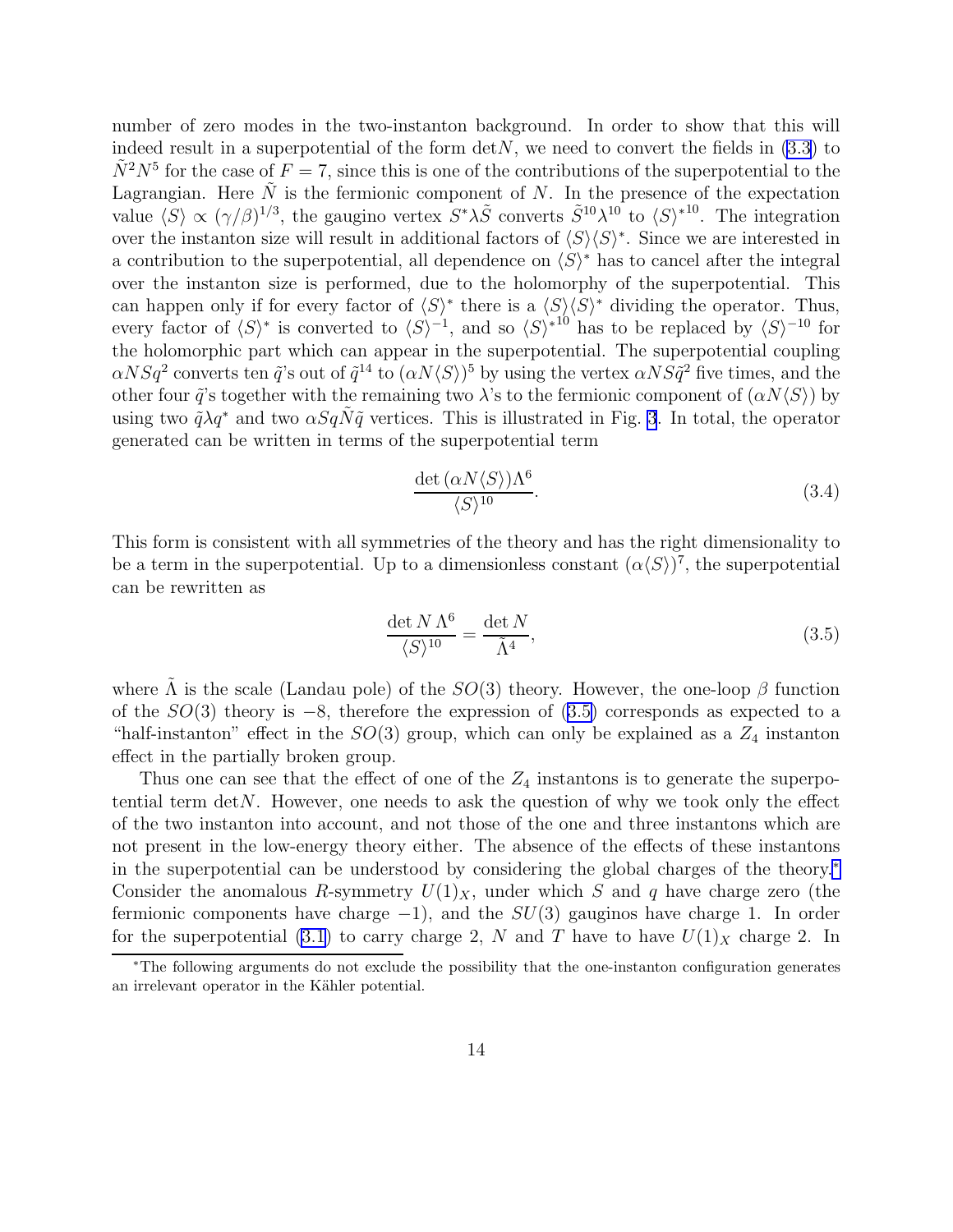<span id="page-15-0"></span>

Figure 3: The contribution of the  $Z_4$  instanton to the superpotential. The blob in the middle represents the two-instanton of  $SU(3)$ , which is one of the  $Z_4$  instantons. The straight lines represent fermions while the dashed ones scalars. The fermionic lines emerging from the instanton form the 't Hooft vertex. In addition, as explained in the text, several insertions of the scalar-fermion-gluino vertex and vertices from the superpotential  $Nsq^2$  are needed to convert the 't Hooft vertex into a superpotential contribution.

addition, the non-anomalous R-charges can be read off from Table [1](#page-13-0) for  $F = 7$ . Thus the R-charges under these two symmetries are:

| $\overline{U}(1)_R$  ' | $\theta$ | 6/7 | 2/7 |  |
|------------------------|----------|-----|-----|--|
| $U(1)_X$   0           |          |     |     |  |

Note that both the  $U(1)_R$  and  $U(1)_X$  remain symmetries of the model at the classical level even with the added linear term  $T$  in the superpotential. The  $'t$  Hooft vertex of the oneinstanton of  $SU(3)$  is  $\lambda^6 \tilde{S}^5 \tilde{q}^7$  which carries  $U(1)_X$  charge −6 (and of course  $U(1)_R$  charge zero). If this vertex is to come from a superpotential, then that superpotential term has to carry  $U(1)_X$  charge  $-4$  (and  $U(1)_R$  charge 2). Thus the difference between the R and X charge must be 6. Below is a list of gauge and global invariants of the theory, of which the superpotential term must be constructed from:

|                            | $U(1)_R$ | $U(1)_X$ | $R-X$ |
|----------------------------|----------|----------|-------|
| detS                       |          |          |       |
| T                          | 9        | '2       |       |
|                            | 12       |          | 12    |
| $\frac{\det(Sq^2)}{Nsq^2}$ | 9        | 9        |       |
| detN                       |          | 14       | 19    |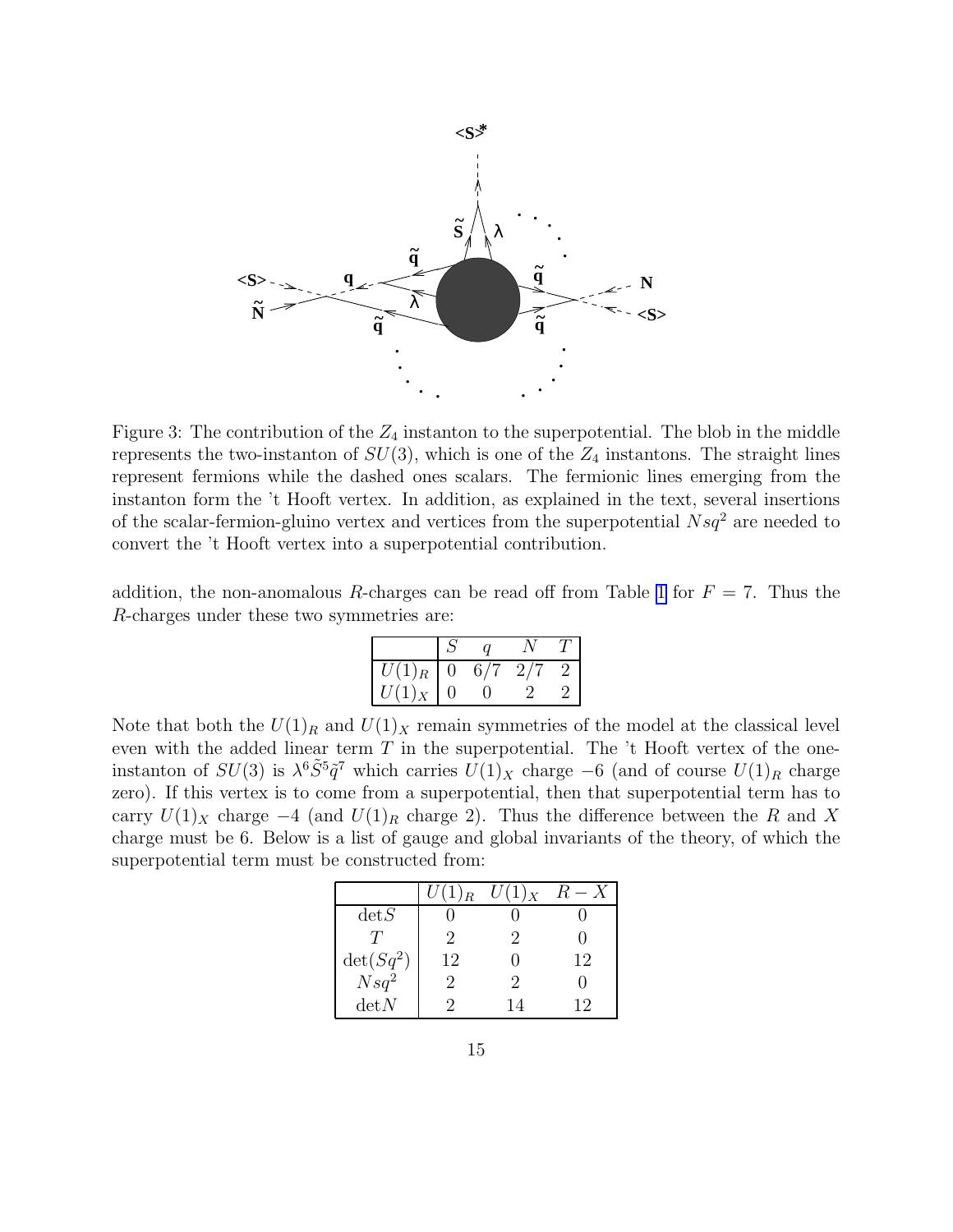One can see that the difference  $R - X$  is either  $\pm 12$  or 0, thus 6 can not be obtained in any way, therefore the 1-instantons (and similarly the 3-instantons) can not generate a superpotential term, but the 2-instanton can, as we have explicitly seen above.

In fact, the absence of the one-instanton effect is expected from the  $SO(N)$  duality of the low-energy theories. Based on duality of the theories obtained after adding the spinor mass, we show below not only that there should not be any superpotential terms generated by the one (or three) instantons, but also that all effects of these instantons must decouple completely from the low-energy theory. This can be seen for arbitrary  $F$  by considering the discrete symmetries of the theories. The original  $SO(8)$  electric theory does not have a non-trivial discrete symmetry not contained in continuous symmetries, nor the magnetic  $SU(3)$  theory. However after the spinor mass term is added, the electric theory flows to the  $SO(8)$  theory with F vectors, which has a  $Z_{2F} \times \mathcal{P}$  discrete symmetry, where  $Z_{2F}$  acts as  $Q \to e^{i\pi/F}Q$  on the  $SO(8)$  vectors, and  $\mathcal P$  is the color conjugation type discrete symmetry, under which the sign of the first color is flipped (color parity)[[14\]](#page-29-0). If duality is to hold, the low-energy SO(3) theory has to have the same set of discrete symmetries. One discrete symmetry of the dual  $SO(F-4)$  theory is obtained as the unbroken discrete subgroup of the original symmetries of the electric theory. Adding the term linear in  $T$  to the superpotential breaks the ordinary global  $U(1)$  to its  $Z_{2F(F-4)}$  subgroup, under which the charges of  $S, q, N$ and T are  $-2F, 2F-4, -2(F-4)$  and 0, respectively. However, the equation of motion for T forces an expectation value to S, which would break this  $Z_{2F(F-4)}$  symmetry further. To find the unbroken discrete symmetry, let us combine the action of the above  $Z_{2F(F-4)}$  with a global  $SU(F-4)$  gauge transformation U of the form

$$
U = \text{diag}(-e^{\pi i/(F-4)}, e^{\pi i/(F-4)}, \dots, e^{\pi i/(F-4)}).
$$

This is an element of  $SU(F-4)$  since the determinant is one. Acting by this U on S as  $S \to U^{T}SU$ , and combining this with the action of the  $Z_{2F(F-4)}$ ,  $\langle S \rangle$  is left invariant. Thus this is an unbroken discrete global symmetry of the theory. Now let us determine how this symmetry acts on the q's. The gauge transformation acts as  $q \to U^{\dagger}q$ , since q is in a representation conjugate to S, while q has charge  $2F - 4$  under the  $Z_{2F(F-4)}$ . Thus the action of this symmetry is given by

$$
q \to
$$
 diag $(-e^{-\pi i/(F-4)}, e^{-\pi i/(F-4)}, \dots, e^{-\pi i/(F-4)})e^{\frac{\pi i(2F-4)}{F(F-4)}}q$ ,

which is just

$$
(q_1, q_2, \ldots, q_{F-4}) \rightarrow e^{\pi i/F}(-q_1, q_2, \ldots, q_{F-4}).
$$

One can see that this  $Z_{2F}$  discrete symmetry is nothing but the combination of the  $Z_{2F}$ symmetry which acts as  $q \to e^{\pi i/F}q$  with the color-parity transformation  $P$ . This is the discrete symmetry in the magnetic theory which is mapped to the  $Z_{2F}$  symmetry of the electric theory. However, the color-parity  $P$  itself does not arise from the original symmetries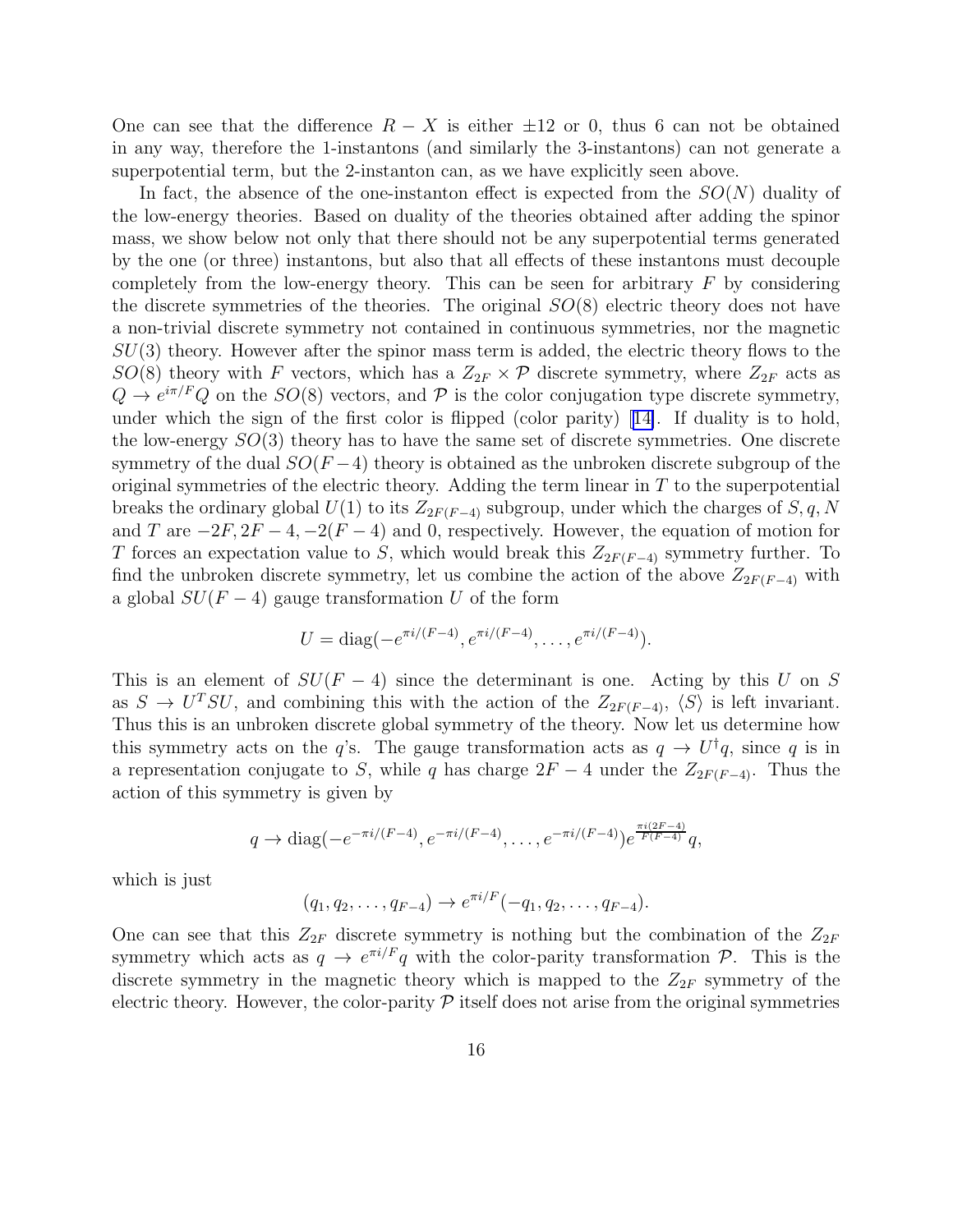<span id="page-17-0"></span>of the  $SU(F-4)$  theory, but it is an accidental symmetry of the low-energy effective theory. The 't Hooft one-instanton vertex is invariant under the combination of  $Z_{2F}\mathcal{P}$ , since it is invariant under every global and gauge symmetry of the theory. However, as explained above P is not part of the symmetries of the original  $SU(F-4)$  theory, and the 't Hooft one-instanton vertex is not necessarily invariant under it. Indeed, since the one-instanton vertex contains exactly one  $SU(F-4)$  epsilon-tensor, it changes sign under  $\mathcal P$  and is thus not invariant, and the effects of this vertex would violate the  $\mathcal P$  symmetry. However, by duality we expect that P itself is a good symmetry of the low-energy effective  $SO(F-4)$ theory, therefore all effects of the one-instanton (which would break this symmetry) must decouple from the low-energy effective theory.

### **3.2** The  $Z_2$  Instanton in  $N = 2$   $Sp(2N) \rightarrow SU(N)$

In this example we consider pure  $N = 2 Sp(2N)$  theories. This theory is in the Coulomb phase, and the low-energy effective action can be obtained from the following hyperelliptic Seiberg-Witten curve[[19\]](#page-30-0):

$$
y^{2} = x \prod_{i=1}^{N} (x - \Phi_{i}^{2})^{2} + 4x \prod_{i=1}^{N} (x - \Phi_{i}^{2}) \Lambda_{Sp}^{2N+2},
$$
\n(3.6)

where x and y are the coordinates of the Seiberg-Witten curve,  $\Lambda_{Sp}$  is the dynamical scale of the  $Sp(2N)$  theory and  $\Phi_i$  are the eigenvalues of the adjoint (symmetric tensor) of the  $Sp(2N)$ . We will show that by higgsing to the  $SU(N)$  subgroup one obtains a curve that is different from the usual  $SU(N)$  Seiberg-Witten curve. We will see explicitly that the effect of the  $Z_2$  instanton is a shift in the Seiberg-Witten curve which modifies the singular locus of the curve.

Let us consider the breaking of the  $Sp(2N)$  theory to its  $U(N)$  subgroup. This is achieved by giving an expectation value  $\Phi_i = V$  to the adjoint of  $Sp(2N)$ . This embedding has index two, thus there are potential effects of the  $Z_2$  instanton on the low-energy effective theory. Writing  $\Phi_i = V + \tilde{\Phi}_i/2$  in (3.6) and redefining x as  $x - V^2 = Vx'$  we get

$$
y^{2} = (Vx' + V^{2})^{2} \prod_{i=1}^{N} \left[ V^{2}(x' - \tilde{\Phi}_{i} - \frac{\tilde{\Phi}_{i}^{2}}{4V})^{2} \right] + 4(Vx' + V^{2}) \Lambda_{Sp}^{2N+2} \prod_{i=1}^{N} \left[ V(x' - \tilde{\Phi}_{i} - \frac{\tilde{\Phi}_{i}^{2}}{4V}) \right].
$$
\n(3.7)

Taking the  $V \to \infty$  limit and dropping the prime from x and the tilde from  $\Phi$ , we obtain the curve

$$
y^{2} = V^{2N+4} \prod_{i=1}^{N} (x - \Phi_{i})^{2} + 4V^{N+2} \Lambda_{Sp}^{2N+2} \prod_{i=1}^{N} (x - \Phi_{i}).
$$
\n(3.8)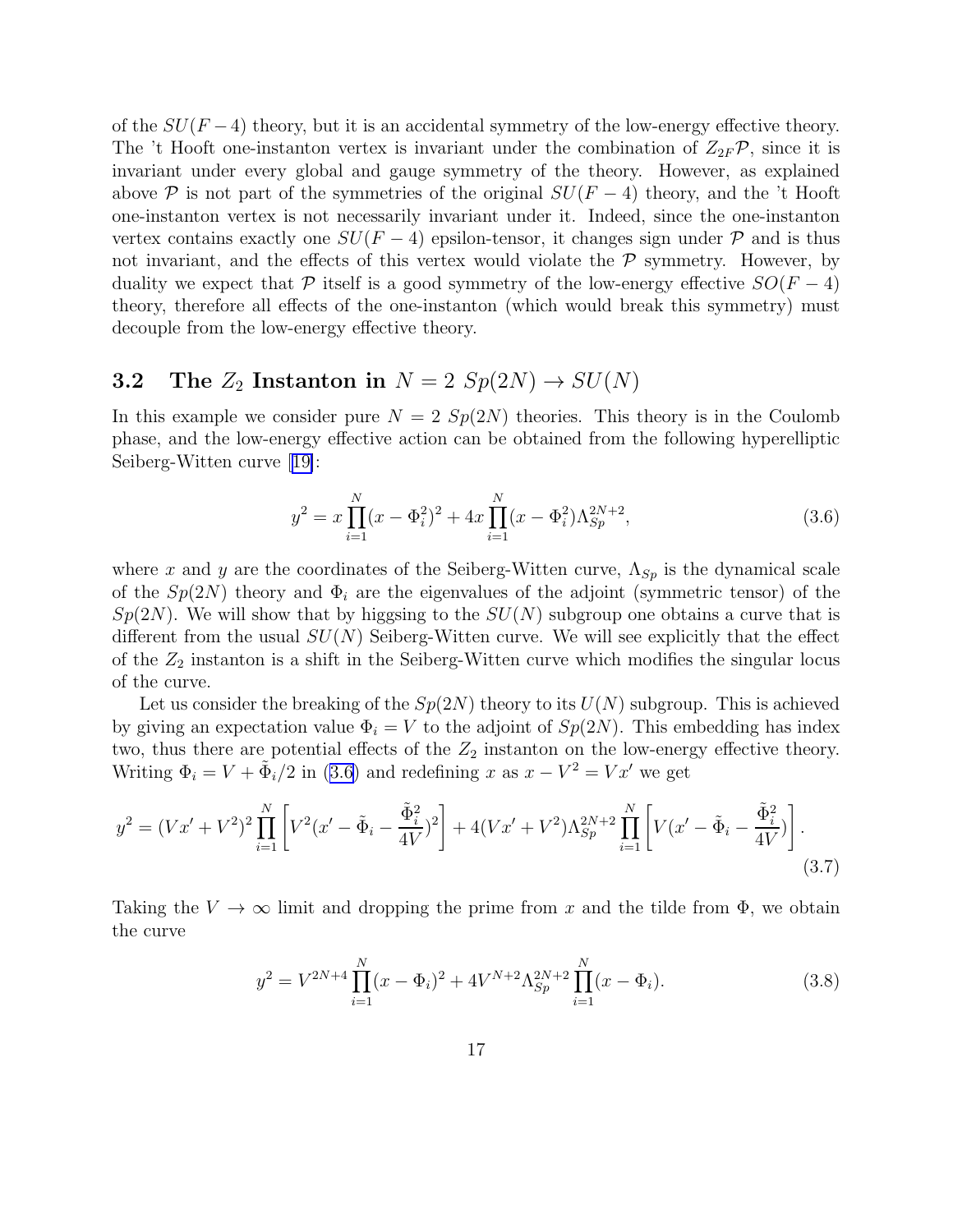<span id="page-18-0"></span>The scale matching relation according to([2.11](#page-6-0)) is given by

$$
(\Lambda_{Sp}^{2N+2})^2 = \Lambda_{SU}^{2N} V^{2N+4}.
$$
\n(3.9)

Thus after rescaling  $y$ , we finally obtain the following curve:

$$
y^2 = \left(\prod_{i=1}^N (x - \Phi_i)^2 + 2\Lambda_{SU}^N\right)^2 - 4\Lambda_{SU}^{2N}.
$$
 (3.10)

This results needs more explanation. We can see that, except for the shift of the gaugeinvariant polynomial  $\prod_{i=1}^{N} \Phi_i$  by  $2\Lambda_{SU}^N$ , we have obtained the usual Seiberg-Witten curve for pure  $N = 2$   $SU(N)$  theories.<sup>†</sup> This shift is proportional to  $\Lambda_{SU}^N$ , which is the square root of the one instanton factor of  $SU(N)$ , therefore can not be due to an instanton effect in the  $SU(N)$  theory. Instead, this shift of the curve should be interpreted as the effect of the  $Z_2$ instanton on the low-energy effective theory. Thus even in the  $V \to \infty$  limit the effects of the  $Z_2$  instanton do not decouple from the low-energy theory effective theory; it "remembers" that it has been obtained by higgsing from the  $Sp(2N)$  theory. One can easily see that the two curves are not equivalent by comparing the discriminant of the curve in (3.10) to the discriminant of the usual  $SU(N)$  curve. For example, the curve of (3.10) obtained by higgsing  $Sp(4)$  to  $SU(2)$  is given explicitly by

$$
y^2 = \left(x^2 - u - 2\Lambda_{SU}^2\right)^2 - 4\Lambda_{SU}^4,\tag{3.11}
$$

while the curve for the pure  $N = 2 SU(2)$  theory is given by

$$
y^2 = (x^2 - u)^2 - 4\Lambda_{SU}^4.
$$
\n(3.12)

In the usual  $SU(2)$  theory the singularities occur at  $u = \pm 2\Lambda_{SU}^2$ , in the theory given by the curve of (3.11) the singularities occur at  $u = 0, -4\Lambda_{SU}^2$ . One may ask the question of whether this shift in the curve (and in the position of the singularity) is a physically observable effect. From the purely low-energy point of view one could argue that this shift just amounts to a redefinition of the coordinates on the moduli space, and therefore in the strict low-energy limit this effect is unobservable. However, if one considers not only the low-energy effective theory but also the high-energy theories, effect of the shift is actually physically observable. One way of seeing this is to remember that the  $SU(N)$  theory has a non-anomalous  $Z_{2N}$  discrete symmetry, under which the adjoint field has charge one, thus u of the above example carries charge two. We have seen that the singularity occurs at non-zero values of u in the pure  $N = 2$   $SU(2)$  theory, thus breaking the discrete symmetry. However, in the  $SU(2)$  theory obtained from higgsing the  $Sp(4)$  the effects of the  $Z_2$  instanton shift

<sup>&</sup>lt;sup>†</sup>Since no field is charged under the  $U(1)$  part of the  $U(N)$  gauge group this  $U(1)$  decouples from the low-energy theory.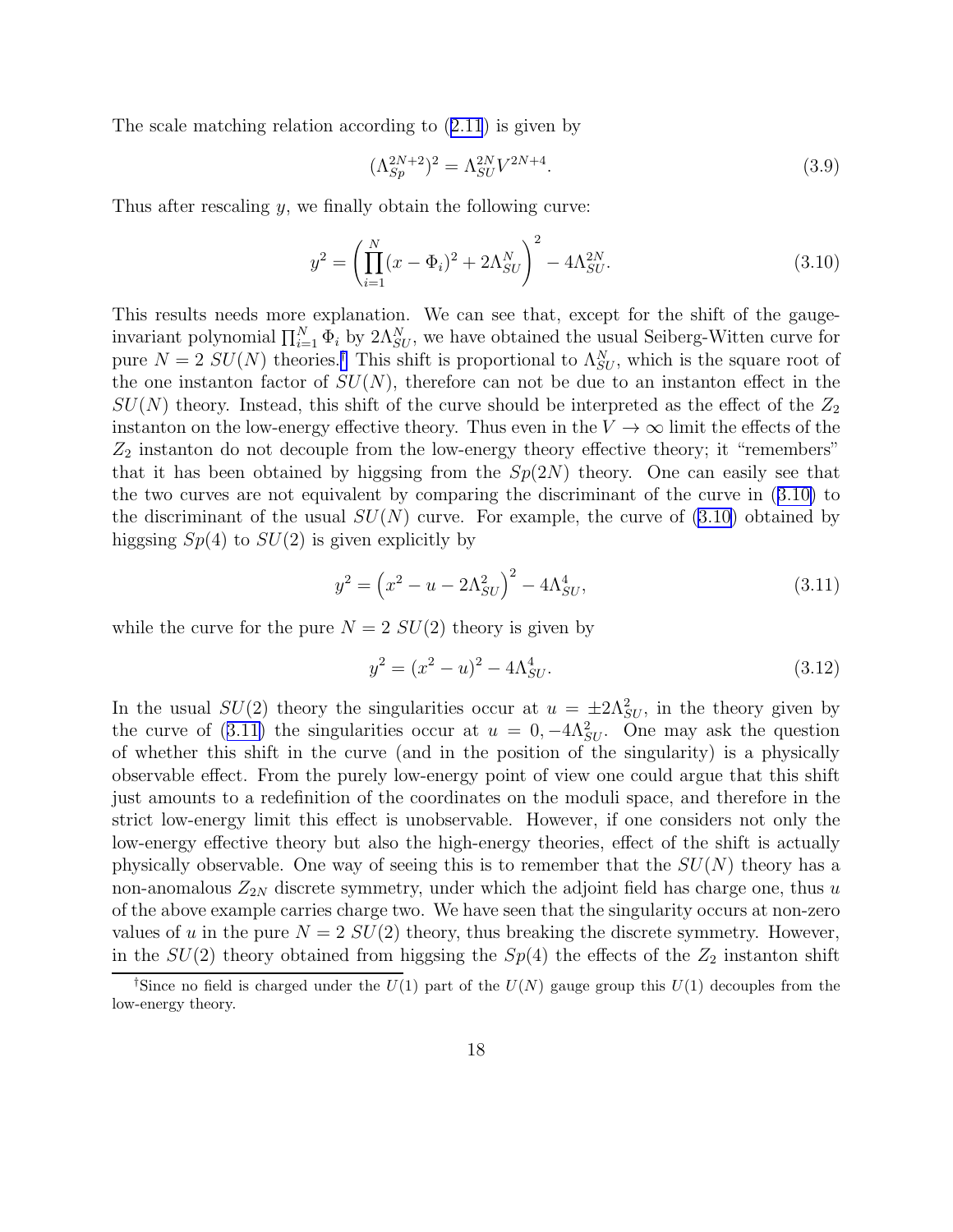one of the singularities to zero. Thus in this effective  $SU(2)$  theory the discrete symmetry is not broken at one of the singularities. The coexistence of the unbroken discrete symmetry and the massless monopole is the effect of the  $G/H$  instantons.

One can discuss the same issue from a different point of view. Consider the pure  $N = 2$  $SU(2)$  theory as a high-energy theory. This theory has an anomalous  $U(1)<sub>R</sub>$  symmetry, which can be used to obtain selection rules if one assigns an appropriate charge to the dynamical scale  $\Lambda_{SU}^4$  of the theory. Requiring invariance under this symmetry will tell us what kind of redefinitions of the moduli space parameter  $u$  are possible. Since the shift in  $u$  required to connect the two curves in([3.11\)](#page-18-0) and([3.12\)](#page-18-0) would be proportional to the square root of the instanton factor  $\Lambda_{SU}^4$ , this would signal that the  $U(1)_R$  symmetry is broken, therefore such a shift is not allowed by the anomalous  $U(1)_R$  symmetry. Thus taking into account the symmetries of the high-energy theory distinguishes between the two curves presented above. We will see in the following section the same effect again in the case of  $SO(N)$  theory, where the shift in the curve changes the fact whether some non-anomalous continuous global symmetries of the high-energy theory are preserved at the singularity or not.

### 3.3 The Z Instantons in  $SU(N) \times SU(N) \rightarrow SU(N)_D$

In this section we will consider examples very similar to the  $N = 2$  theory presented in the previous section. Here we consider  $N = 1$  product group theories in the Coulomb phase [\[21, 22\]](#page-30-0). Let us consider first the  $SU(2) \times SU(2)$  model of Ref. [\[21\]](#page-30-0). The matter content is given by

$$
\begin{array}{c|cc}\nSU(2) & SU(2) \\
\hline\nQ_1 & \square & \square \\
Q_2 & \square & \square\n\end{array}.
$$

This theory is in the Coulomb phase, and the Seiberg-Witten curve is given by

$$
y^2 = (x^2 - (u - \Lambda_1^4 - \Lambda_2^4))^2 - 4\Lambda_1^4 \Lambda_2^4, \tag{3.13}
$$

where  $u = \det M$ ,  $M_{ij} = Q_i Q_j$ , and the  $\Lambda_{1,2}$  are the dynamical scales of the two  $SU(2)$ factors. Let us give an expectation value to  $Q_1$ , thereby breaking  $SU(2) \times SU(2)$  to the diagonal  $SU(2)$  subgroup. We have seen in Section [2.4](#page-9-0) that there are potential  $G/H$  instantons appearing in this embedding which might have an effect on the low-energy theory. To find their effect on the low-energy theory we write  $M_{11} = V^2$ , and the scale matching relation  $\Lambda_D^4 = \frac{\Lambda_1^4 \Lambda_2^4}{V^4}$ . Denote the ratio of the two  $SU(2)$  scales  $\frac{\Lambda_1^4}{\Lambda_2^4} = k^2$ . Then the low-energy curve can be written as

$$
y^{2} = (x^{2} - V^{2}(u_{D} - (k + k^{-1})\Lambda_{D}^{2}))^{2} - 4\Lambda_{D}^{4}V^{4}.
$$
\n(3.14)

After an appropriate rescaling of  $x$  and  $y$  the curve becomes

$$
y^{2} = (x^{2} - (u_{D} - (k + k^{-1})\Lambda_{D}^{2}))^{2} - 4\Lambda_{D}^{4}.
$$
\n(3.15)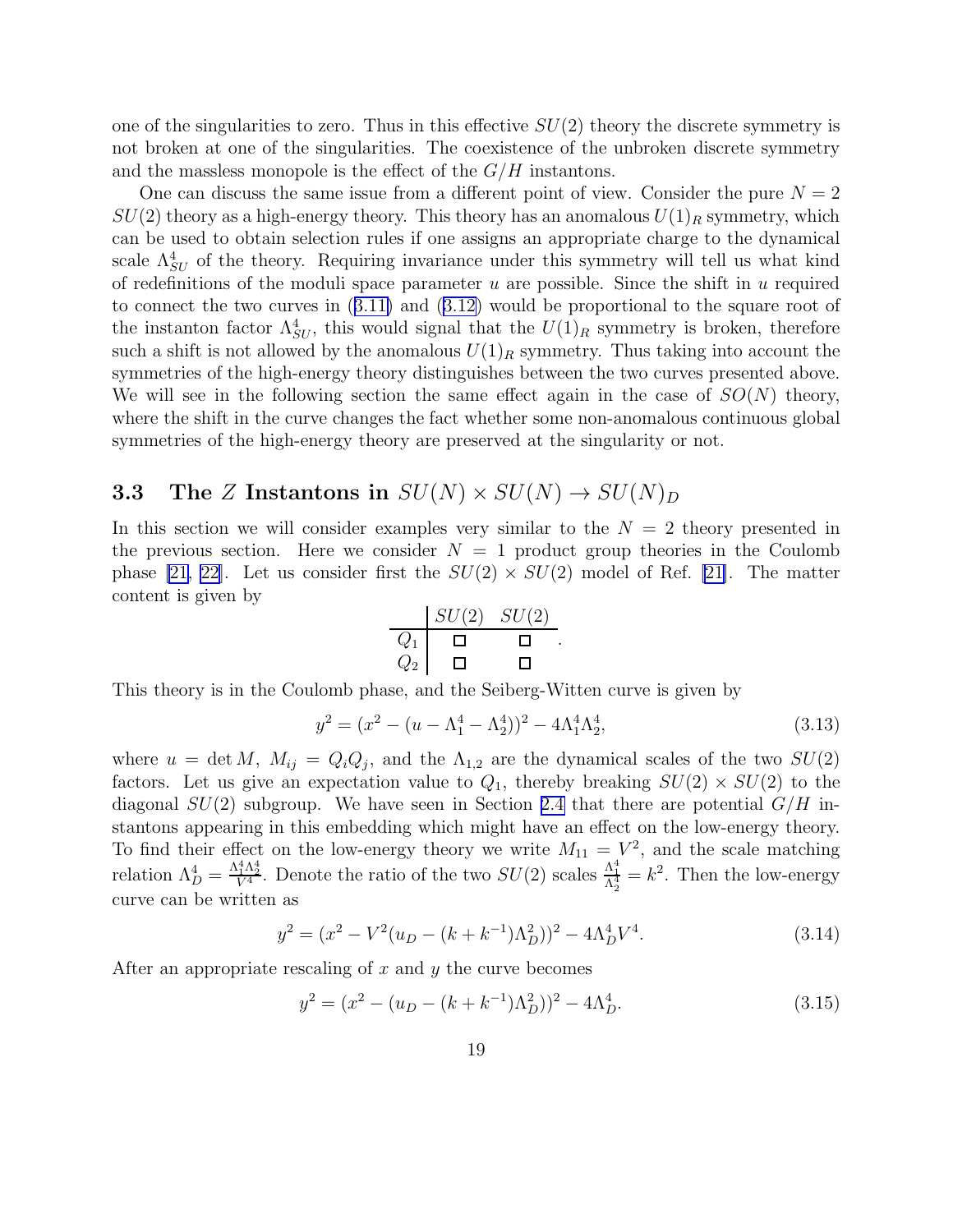The conclusion is similar as in the previous example. The Seiberg-Witten curve differs from the ordinary  $SU(2)$  curve, and contains effects which can not be explained by instanton effects in the diagonal  $SU(2)$  theory. Instead they are due to the  $G/H$  instantons. Note that here the low-energy theory depends also on the ratio of the scales of the original two  $SU(2)$ groups, which is not lost in the effective  $SU(2)$  curve exactly due to the effects of the  $G/H$ instantons. Note that for  $k = 1$ , that is in the case when the two scales of the original  $SU(2)$ theories coincide, the location of one of the singularities is shifted to the origin of the moduli space. This changes the monodromies, and implies that additional monopoles must become massless at this point. Thus one can see that the shift in the curve, which is an effect of the instantons in the broken part of the gauge group, encodes important physical information.

It is straightforward to generalize this example to the general  $SU(N) \times SU(N)$  theories of Ref.[[22](#page-30-0)], which we will briefly review at the end of this section. First, however, let us examinethe  $SO(N)$  theory with  $N-2$  vectors discussed in Ref. [[7](#page-29-0)], which is very closely related to the  $SU(2) \times SU(2)$  theory analyzed above. This theory is again in the Coulomb phase, and the Seiberg-Witten curve is given by

$$
y^{2} = \left[x^{2} - (U - 2\Lambda_{SO}^{2N-4})\right] - 4\Lambda_{SO}^{4N-8},\tag{3.16}
$$

where  $U = \det M$ , M is the meson matrix  $M_{ij} = Q_i Q_j$ ,  $i = 1, ..., N-2$ , and  $\Lambda_{SO}$  is the dynamical scale of the  $SO(N)$  theory. At the origin of the moduli space  $M_{ij} = 0$  the  $SU(N-2)$  global symmetry arising from rotations of the  $N-2$  vectors is unbroken, and the 't Hooft anomaly matching conditions have to be satisfied. One finds that this is indeed the case, once we realize that the curve  $(3.16)$  has a singularity at the origin, and  $N-2$ monopoles transforming as an antifundamental representation under the  $SU(N-2)$  global symmetry become massless. Thus one can see that the fact that one of the singularities is precisely at the origin plays a crucial physical role. Let us now examine how this singularity at the origin arises. In order to obtain the curve of  $(3.16)$  one breaks the  $SO(N)$  theory to an  $SO(4) \sim SU(2) \times SU(2)$  theory by giving an expectation value to  $N-4$  vectors. This way one obtains an  $SU(2) \times SU(2)$  theory with exactly the same matter content as discussed above, and the two scales equal, thus  $k = 1$ . Further breaking to the diagonal  $SU(2)$  subgroup as discussed above will determine the curve  $(3.16)$  uniquely. The shift of the  $SU(2)$  curve due to the effects of the  $G/H$  instantons will result in the shift  $2\Lambda_{SO}^{2N-4}$  in the curve for the  $SO(N)$  theory. This shift, as explained above, is crucial for the 't Hooft anomaly matching, and is, in the low-energy  $SU(2)$  theory, due to the effects of the  $G/H$ instantons.

We close this section by explaining how to generalize the results for the  $SU(2) \times SU(2)$ theory presented at the beginning of this section to  $SU(N) \times SU(N)$ . The matter content of the theories we consider is given by

|       | $SU(N)$ $SU(N)$ |  |
|-------|-----------------|--|
| $Q_1$ |                 |  |
| $Q_2$ |                 |  |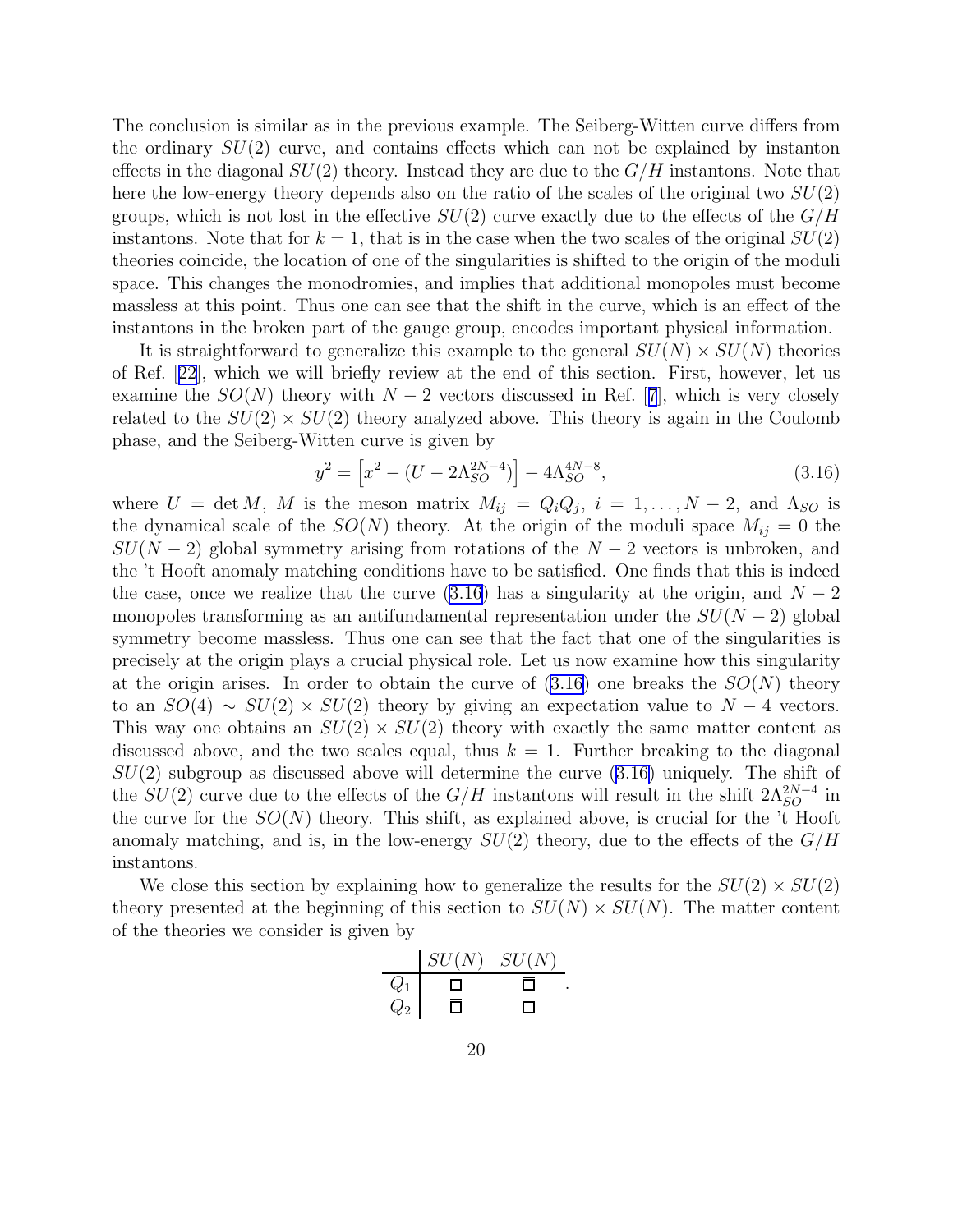This theory is in the Coulomb phase, with  $N-1$  unbroken  $U(1)$  factors at the generic point of the moduli space. The Seiberg-Witten curve for this theory has been determined in Ref.[[22\]](#page-30-0). The independent gauge invariant operators are  $B_1 = \det Q_1$ ,  $B_2 = \det Q_2$ ,  $T_n = \text{Tr}(Q_1 Q_2)^n$ ,  $n = 1, \ldots, N - 1$ . The Seiberg-Witten curve for this theory is

$$
y^{2} = \left(\sum_{i=0}^{N} s_{i} x^{N-i} + (-1)^{N} (\Lambda_{1}^{2N} + \Lambda_{2}^{2N})\right)^{2} - 4\Lambda_{1}^{2N} \Lambda_{2}^{2N},
$$
\n(3.17)

where the  $s_i$  are related to the  $u_k$ 's by Newton's formula

$$
ks_k + \sum_{j=1}^k j s_{k-j} u_j = 0,
$$
\n(3.18)

 $s_0 = 1, s_1 = u_1 = 0$ , and the operators  $u_k$  are the invariants of the "composite adjoint"  $\Phi = Q_1 Q_2 - \frac{1}{N} \text{Tr} Q_1 Q_2$ ,  $u_k = \frac{1}{k} \text{Tr} \Phi^k$ , and are to be expressed in terms of the gauge invariants  $T_i$  and  $B_i$  via classical expressions (for example for the case of  $SU(3) \times SU(3)$   $u_2 = \frac{1}{2}$  $rac{1}{2}(T_2 -$ 1  $\frac{1}{3}T_1^2$ ,  $u_3 = \frac{1}{3}$  $\frac{1}{3}(3B_1B_2+\frac{1}{2})$  $\frac{1}{2}T_2T_1-\frac{5}{18}T_1^3).$ 

Now consider breaking  $SU(N) \times SU(N)$  to the diagonal  $SU(N)_D$  subgroup, by the expectation value

$$
Q_1 = v \begin{pmatrix} 1 & & & \\ & 1 & & \\ & & \ddots & \\ & & & 1 \end{pmatrix}, \tag{3.19}
$$

that is by giving a VEV to  $B_1$  and no other operator. The matching of scales is given by  $\frac{\Lambda_1^{2N}\Lambda_2^{2N}}{v^{2N}} = \Lambda_D^{2N}$ , while the operators  $u_k$  will be matched to the invariants of the adjoint of the diagonal  $SU(N)_D$  by  $u_k^D = \frac{u_k}{v^k}$  $\frac{u_k}{v^k}$ . Plugging these relations back into (3.17), and rescaling  $x \to x/v, y \to y/v^N$ , we obtain the curve for the  $SU(N)_D$  theory:

$$
y^{2} = \left(\sum_{i=0}^{N} s_{i}^{D} x^{N-i} + (-1)^{N} (k + \frac{1}{k}) \Lambda_{D}^{N}\right)^{2} - 4\Lambda_{D}^{2N},\tag{3.20}
$$

where  $k = \frac{\Lambda_1^N}{\Lambda_2^N}$ , and  $s_i^D$  are the symmetric variables for the diagonal group  $s_i^D = \frac{s_i}{v^i}$  $\frac{s_i}{v^i}$ . The conclusion is just like before: the Seiberg-Witten curve we obtain in this limit is almost identical to the usual  $N = 2$  Seiberg-Witten curve, but it differs from it by a shift due to the  $G/H$  instantons in the broken part of the group. Again the relative sizes of the original scales  $\Lambda_1$  and  $\Lambda_2$  appear in the low-energy theory due to the  $G/H$  instanton effects.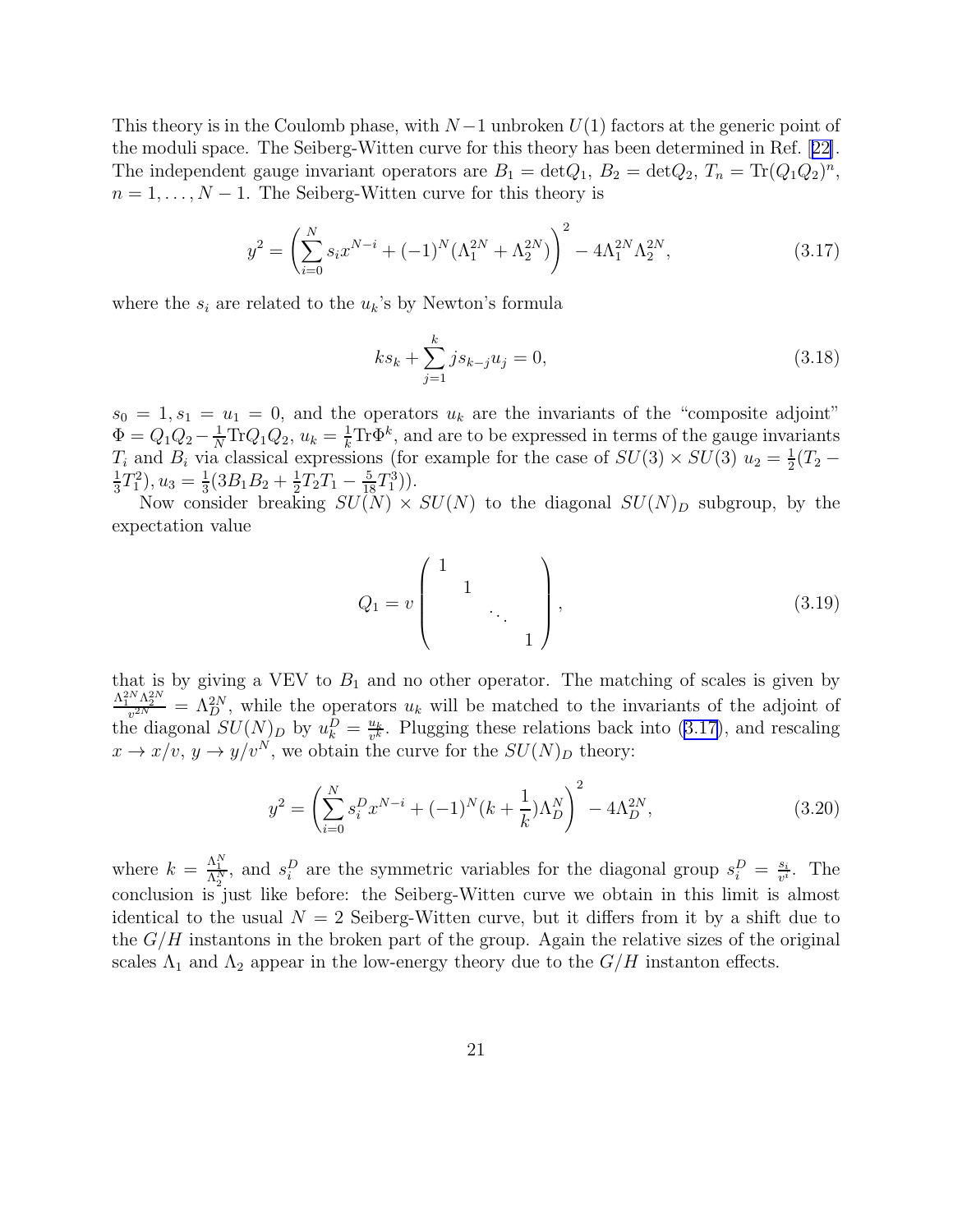### 3.4 The Z Instantons in  $SO(4) \rightarrow SO(3)$

In this example we consider the breaking  $SO(4) \rightarrow SO(3)$  by looking at the  $N = 1$  duality in  $SO(N)$  groups with vectors discussed in Ref. [\[7\]](#page-29-0). The electric theory is

$$
\frac{SO(N)}{Q} \quad \frac{SU(F)}{\Box} \quad \frac{U(1)_R}{\Box} \quad \frac{Z_{2F}}{F} \quad \frac{Z_{2F}}{\Box}, \tag{3.21}
$$

while the dual is  $SO(F - N + 4)$  with F vectors:

$$
\begin{array}{c|ccccc}\n & SO(F - N + 4) & SU(F) & U(1)_R & Z_{2F} \\
\hline\nq & \Box & \overline{\Box} & \frac{N-2}{F} & -1, \\
M & 1 & \Box & 2 - 2\frac{N-2}{F} & 2\n\end{array} \tag{3.22}
$$

and a superpotential  $Mq^2$ , where the q's are the magnetic quarks and M are the mesons. However, in the case of  $F = N - 1$ , the dual is  $SO(3)$  with F vectors, but the superpotential includes an additional term  $W = Mq^2 + detM$ . This detM term is present in the dual superpotential only for  $F = N - 1$ . This prompts the question of how this detM term is generated if one starts from the duality for  $F = N$  and integrate out one flavor. Thus we consider  $SO(N)$  with N vectors and no superpotential. The dual is  $SO(4)$  with F vectors q, a gauge singlet meson M and a superpotential  $Mq^2$ . Adding a mass term for one vector of the electric theory results in an  $SO(N)$  electric theory with  $N-1$  vectors. On the dual side the mass term corresponds to adding a term linear in the meson field to the superpotential. Thus the full superpotential is  $W = Mq^2 + mM_{N,N}$ . The equation of motion with respect to  $M_{N,N}$  forces an expectation value to one of the dual quarks higgsing the dual gauge group from  $SO(4)$  to  $SO(3)$ . Thus we get the non-trivial embedding of  $SO(3)$  into  $SO(4)$ , that is  $SU(2)_D$  into  $SU(2) \times SU(2)$ . The effect of this is that some of the instantons which are in the broken part of the group are no longer included in the low-energy theory. The effects of these instantons will be exactly to reproduce the superpotential term  $\det M$  required by duality.

We describe how this term is generated by the instantons in the broken group. The (1,0) instanton configuration in the first  $SU(2)$  factor of  $SO(4) \simeq (SU(2)_L \times SU(2)_R)/Z_2$ generates the 't Hooft operator

$$
\tilde{q}^1 \tilde{q}^1 \cdots \tilde{q}^N \tilde{q}^N \lambda^4 \Lambda_L^{6-2N},\tag{3.23}
$$

where  $\lambda$  is the gaugino in the first  $SU(2)$  factor and  $\Lambda_L$  is the scale of the first  $SU(2)$  factor. In the presence of the expectation value  $\langle q^N \rangle \neq 0$ , both  $\tilde{q}^N$ 's in (3.23) are contracted with the gauginos  $\lambda$  to become  $q^{\tilde{N}^*}$ . As explained in Section [3.1,](#page-12-0) after the integral over the instanton size, a factor of  $1/|\langle q^N \rangle|^4$  appears and the dependence on  $q^{N^*}$  is canceled, and a factor of  $1/\langle q^N\rangle^2$  remains. All the other  $\tilde{q}^i$ 's are contracted using the superpotential coupling  $\hat{M}_{ij}q^iq^j$ , where  $\hat{M}$  is the submatrix of M with N-th row and column removed, and become det  $\hat{M}$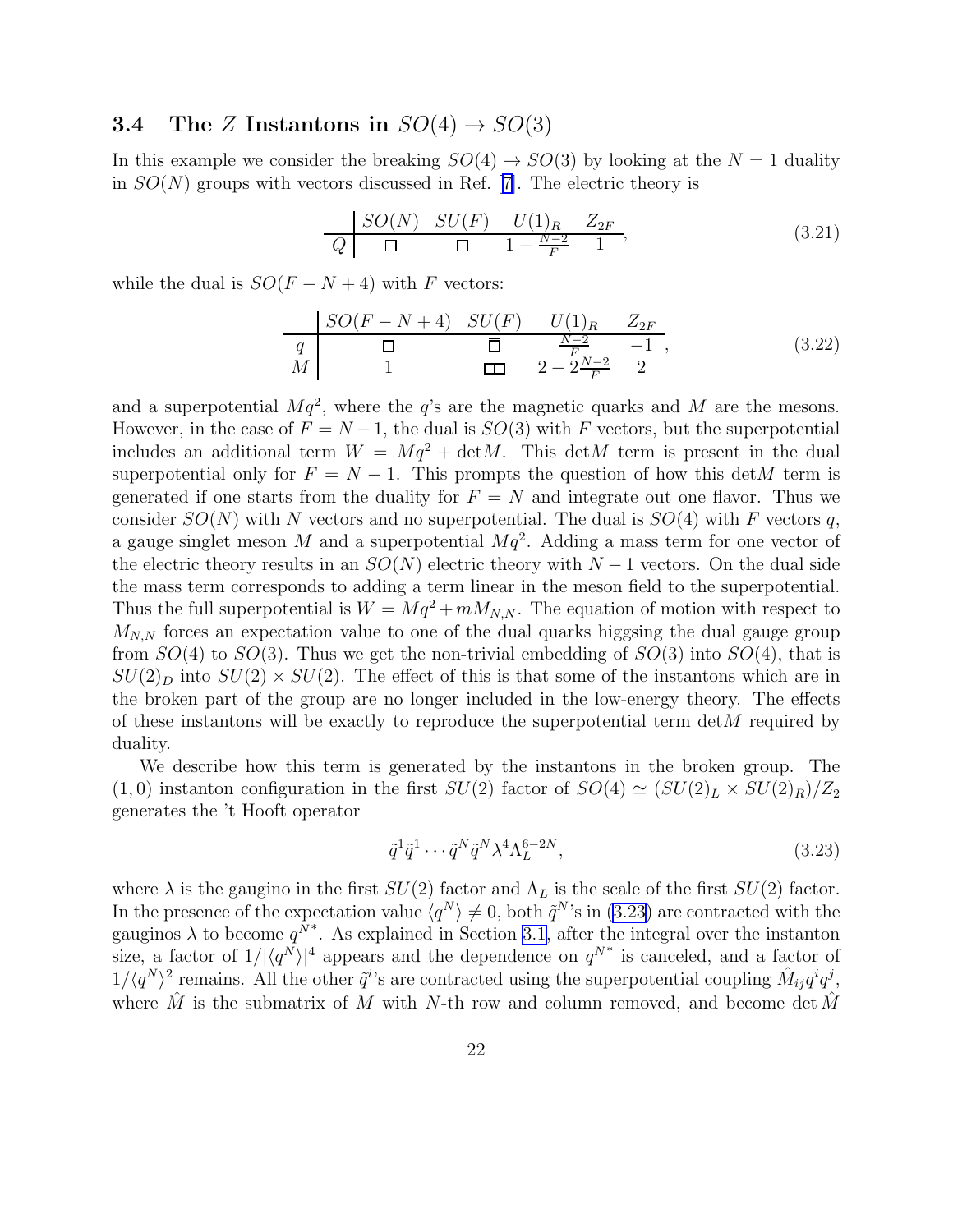<span id="page-23-0"></span>(four of them are combined with the remaining two  $\lambda$ 's to give fermionic component of  $\hat{M}_{ij}$ ). The end result is the superpotential

$$
\frac{(\det \hat{M})\Lambda_L^{6-N}}{\langle q^N \rangle^2},\tag{3.24}
$$

which is the term det  $\hat{M}$  required for duality. Exactly the same superpotential is generated from the (0, 1) instanton configuration except for the replacement of  $\Lambda_L$  by  $\Lambda_R$ .

An alternative way of obtaining the same superpotential term is to reduce the problem of that of  $SU(2) \times SU(2)$  with one representation in  $(\square, \square)$ . The instanton corrections in this theory have been analyzed in Ref.[[8\]](#page-29-0), therefore this method will result in the superpotential term including the appropriate coefficient. Below we briefly repeat this argument of Ref.[[7\]](#page-29-0) as well. Consider the point on the moduli space of the dual  $SO(4)$  theory where the meson has an expectation value of rank  $N-1$ . This gives mass to all but one of the dual quarks q. On this point instantons (which will later exactly correspond to instantons in the broken part of the  $SO(4)$  generate a superpotential

$$
W_{inst} = 2\frac{\tilde{\Lambda}_L^5 + \tilde{\Lambda}_R^5}{q^N q^N},\tag{3.25}
$$

where  $q^N$  is the only massless flavor and the  $\tilde{\Lambda}_{L,R}$  are the scales of the effective  $SU(2)_L \times$  $SU(2)_R$  theory after the  $N-1$  flavors have been integrated out. The matching of scales relates them to the original scale of the  $SO(4)$  theory by  $\tilde{\Lambda}_{L,R}^5 \propto \det \hat{M} \Lambda_{L,R}^{6-N}$ . After the mass to the last flavor has been added,  $q<sup>N</sup>$  will get an expectation value, and the due to the matching relation the superpotential of  $(3.25)$  will be exactly the detM term required by duality.

## 3.5 The  $Z_2$  Instanton in  $N = 1$   $Sp(2N) \rightarrow SU(N)$

In this example we will consider  $N = 1$  supersymmetric  $Sp(2N)$  theories with a symmetric tensor (adjoint) and  $2F$  fields in the fundamental representation, and a tree-level superpotential  $W = \text{Tr} X^{2(k+1)}$ . A duality for this theory has been described in Ref. [\[27\]](#page-30-0) and is summarized in the table below.

|                  |       | $Sp(2N)$ $SU(2F)$ | $U(1)_R$                                                 |
|------------------|-------|-------------------|----------------------------------------------------------|
| $\boldsymbol{X}$ |       |                   | $\overline{k+1}$                                         |
|                  |       |                   | $F(k+1)$                                                 |
|                  | Sp(2) | SU(2F)            | $1)_R$                                                   |
|                  |       |                   | $\overline{k+1}$                                         |
|                  |       |                   | $-\frac{\tilde{N}+1}{F(k+1)}$<br>2(N+1)-2nF              |
| $M_{2n}$         |       |                   |                                                          |
| $M_{2m+1}$       |       |                   | $\frac{2}{2} - \frac{F(k+1)}{F(k+1)(2m+1)F}$<br>$F(k+1)$ |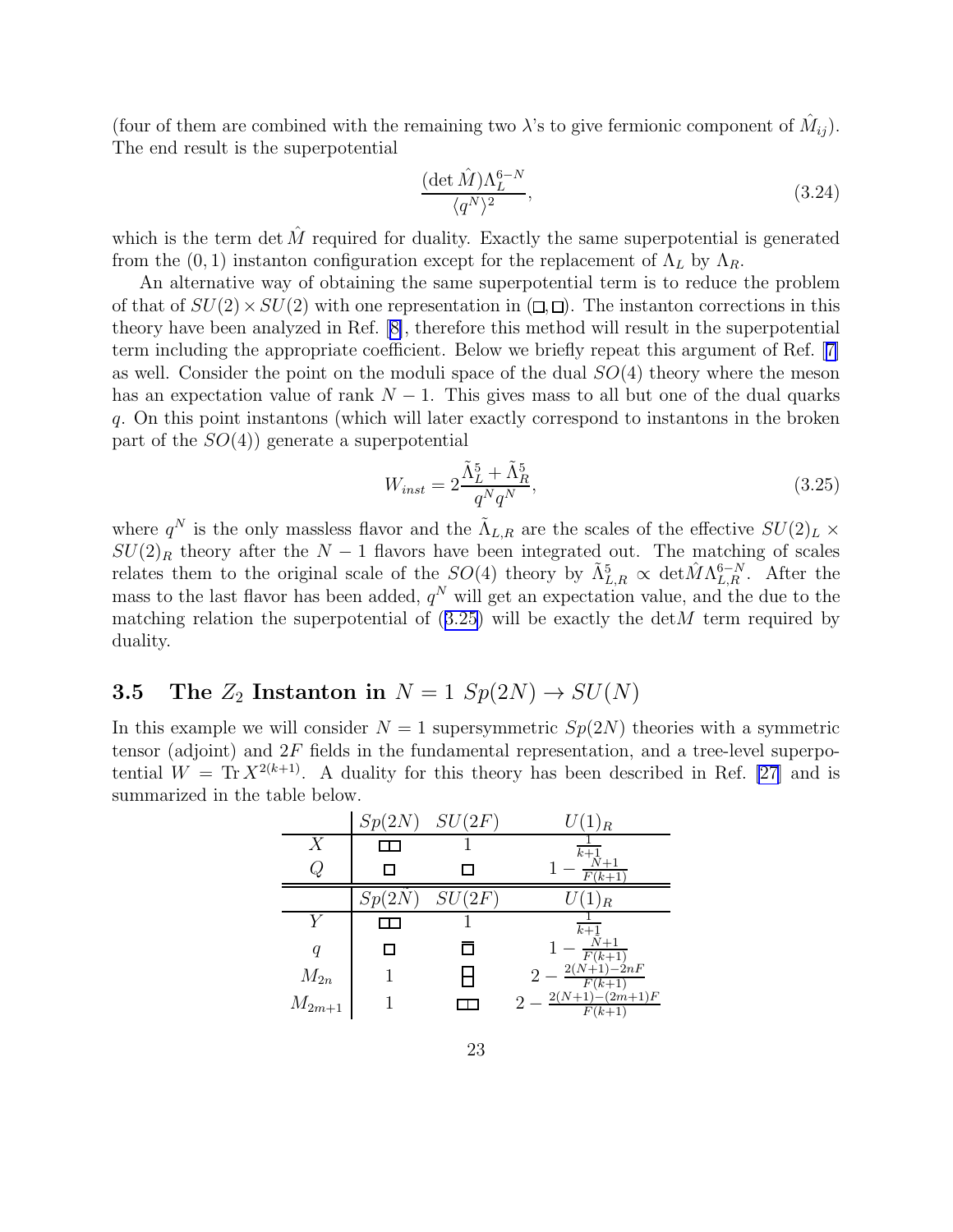Here  $\tilde{N} = (2k+1)F - N - 2$ , and  $n = 0, \ldots, k, m = 0, \ldots, k-1$ . The superpotential of the magnetic theory is

$$
W_{magn} = \alpha \text{Tr} \, Y^{2(k+1)} + \sum_{n=0}^{2k} \beta_n M_n q Y^{2k-n} q,\tag{3.26}
$$

where  $\alpha$ ,  $\beta_n$  are coupling constants. Now let us perturb this theory by adding a mass term Tr  $X^2$  to the  $Sp(2N)$  adjoint of the electric theory. This will break the Sp group and make all components of the adjoint massive. With this superpotential one can have different patterns of symmetry breaking in the electric theory, which are non-trivially mapped to the symmetry breaking in the magnetic theory. As described in Ref. [\[27](#page-30-0)], the expectation value for X which has  $p_0$  zero eigenvalues and  $p_l$  eigenvalues  $x_l$  breaks the electric  $Sp(2N)$  theory to  $Sp(2p_0) \times U(p_1) \times \ldots U(p_k)$ , where  $\sum_{j=0}^k p_j = N$ . The magnetic  $Sp(2\tilde{N})$  group is broken by the corresponding superpotential  $\gamma \text{Tr} Y^2$  to  $Sp(2(F-p_0-2)) \times U(2F-p_1) \times \ldots \times U(2F-p_k)$ . Since we are interested in the case when  $Sp(2\tilde{N}) \to U(\tilde{N})$ , we choose the values  $p_0 = F - 2$ ,  $p_1 = 2F - \tilde{N}$  and all other  $p_i = 2F$ . This way the magnetic theory after the breaking becomes an  $U(N)$  theory, and since the index of embedding is two, there are potential  $Z_2$ instanton effects in this breaking. On the electric side with the above values of  $p_i$  we find an  $Sp(2F-4) \times U(2F - N) \times U(2F) \times ... \times U(2F)$  theory, where the  $Sp(2F-4)$  has  $2F$  fundamentals, and all unitary factors have  $2F$  flavors. Since the  $U(2F)$  factors have 2F flavors, they confine with a quantum deformed moduli space and no superpotential. The magnetic gauge group  $U(N)$  is just the dual of the  $U(2F - N)$  factors of the electric side, and the superpotential required for duality will be obtained from the superpotential of (3.26). However, the electric theory has an additional  $Sp(2F-4)$  gauge group with  $2F$  fundamentals, which is s-confining, that is there is a confining superpotential Pf  $M_0$ generated. What we want to investigate is how this term necessary to maintain duality is generated in the magnetic theory. We will see that this term is exactly generated by the  $Z_2$ instanton.

For this we consider the one instanton effective Lagrangian term of the original  $Sp(2\tilde{N})$ theory. This is given by

$$
\tilde{q}^{2F}\tilde{Y}^{2\tilde{N}+2}\lambda^{2\tilde{N}+2}\Lambda^{2\tilde{N}+2-F},\tag{3.27}
$$

where  $\tilde{q}$  is the fermionic component of the dual quarks q,  $\tilde{Y}$  is the fermionic component of the adjoint Y, and  $\lambda$  is the gaugino. The exponents are obtained from counting the zero modes in the one instanton background. Now we show how these zero modes give rise to a superpotential coupling in the presence of the expectation value  $\langle Y \rangle$ . Two of the  $\tilde{Y}$  are contracted with the mass term  $\gamma$ . The gaugino interaction  $Y^*\lambda\tilde{Y}$  converts the rest of  $\tilde{Y}$  together with  $2\tilde{N}$  of gaugino fields to  $\langle Y \rangle^{*2\tilde{N}}$ ; just like in Section [3.1](#page-12-0) this is equivalent to the holomorphic part  $\langle Y \rangle^{-2\tilde{N}}$  which can appear in the superpotential. Using the superpotential coupling  $\beta_0 M_0 q \langle Y \rangle^{2k} q$ , all  $\tilde{q}$  but four are contracted as  $(\beta_0 M_0 \langle Y \rangle^{2k})^{2F-2}$ .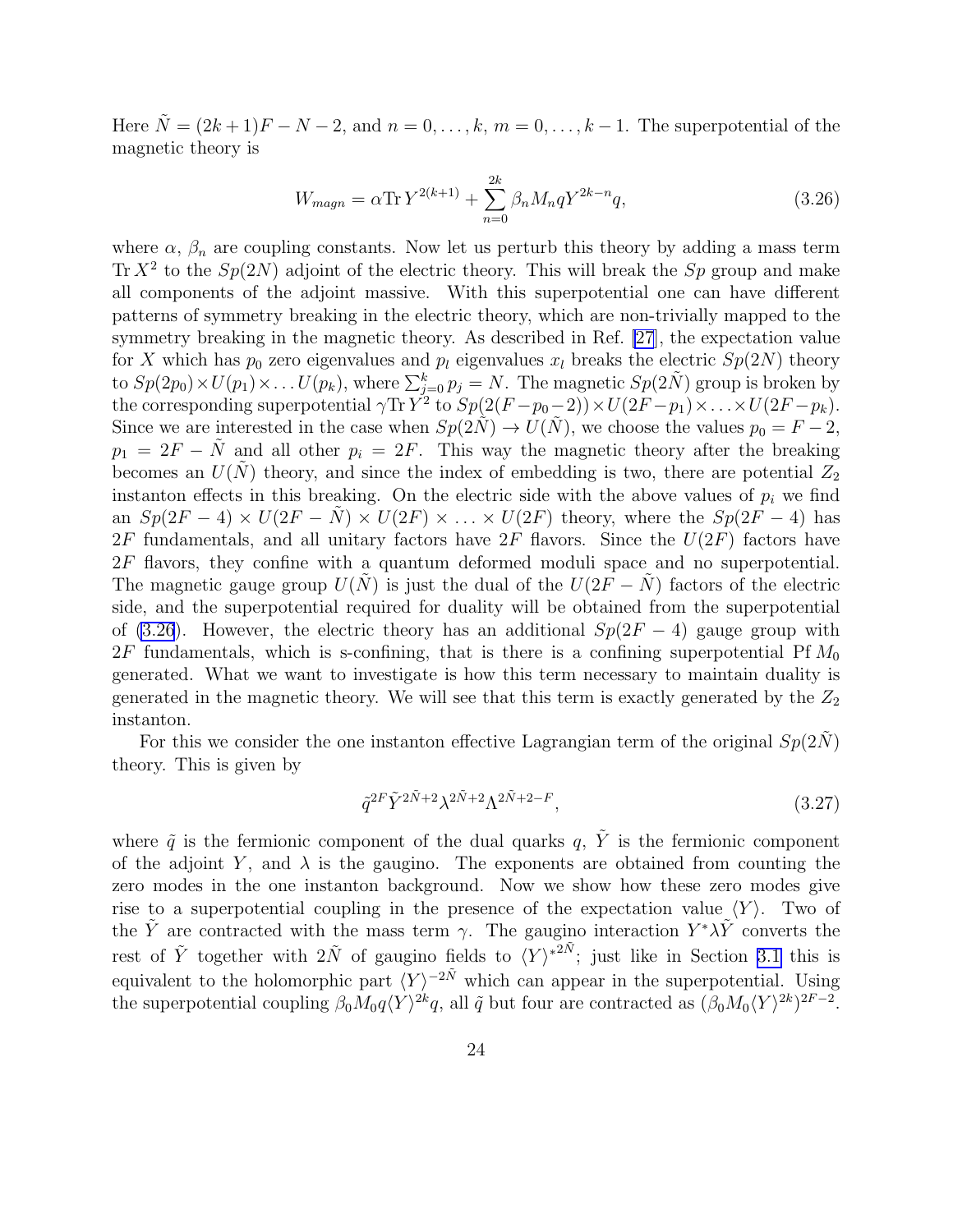Two out of the remaining four  $\tilde{q}$ 's are contracted with the remaining two gauginos using the gaugino interaction vertex  $q^*\lambda\tilde{q}$  to  $q^*$ . These scalars are finally contracted with the remaining two  $\tilde{q}$ 's using the superpotential coupling  $\beta_0 M_0 q \langle Y \rangle^{2k} q$  to the fermionic component of  $(\beta_0 M_0 \langle Y \rangle^{2k})$ . Putting everything together, we obtain the superpotential term

$$
\frac{\gamma \text{Pf}\left(\beta_0 M_0 \langle Y \rangle^{2k}\right) \Lambda^{2\tilde{N}+2-F}}{\langle Y \rangle^{2\tilde{N}}}.
$$
\n(3.28)

This term is consistent with all symmetries of the theory and has the right dimensionality as a superpotential term. Omitting dependences on the mass  $\gamma$ , the coupling  $\beta_0$  and the expectation value  $\langle Y \rangle$ , this is indeed the form expected: Pf  $M_0$ .

## 4 Conclusions

We have investigated the question of when instantons in partially broken gauge groups can have effects on the low-energy effective gauge theory. We have seen that in some cases (when the embedding of the unbroken group  $H$  into the original group  $G$  is non-trivial) some of the instantons of the original group  $G$  are missing in the low-energy theory. The effects of these  $G/H$  instantons has to be considered and added to the low-energy effective theory. In the case when both G and H are simple groups, considering the index of embedding is sufficient to decide whether such instanton effects may exist or not. In the more general case one has to consider  $\pi_3(G/H)$ . We have shown several examples of supersymmetric gauge theories where these  $G/H$  instantons exists and discussed their effects on the low-energy theory.

## Acknowledgements

We are grateful to Jan de Boer, Bob Cahn, Tohru Eguchi, Martin Halpern, Kentaro Hori, Ken Intriligator and Yaron Oz for useful discussions, and to Ken Intriligator and Witold Skiba for comments on the manuscript. This work was supported in part by the U.S. Department of Energy under Contract DE-AC03-76SF00098 and in part by the National Science Foundation under grant PHY-95-14797. C.C. is a research fellow of the Miller Institute for Basic Research in Science. H.M. is an Alfred P. Sloan Foundation fellow.

# Appendix A The Index of Embedding and  $\pi_3(G/H)$

In this appendix, we show that the index of embedding, defined in the context of the representation theory, and topology of the coset space  $G/H$  are related. The statement is the following.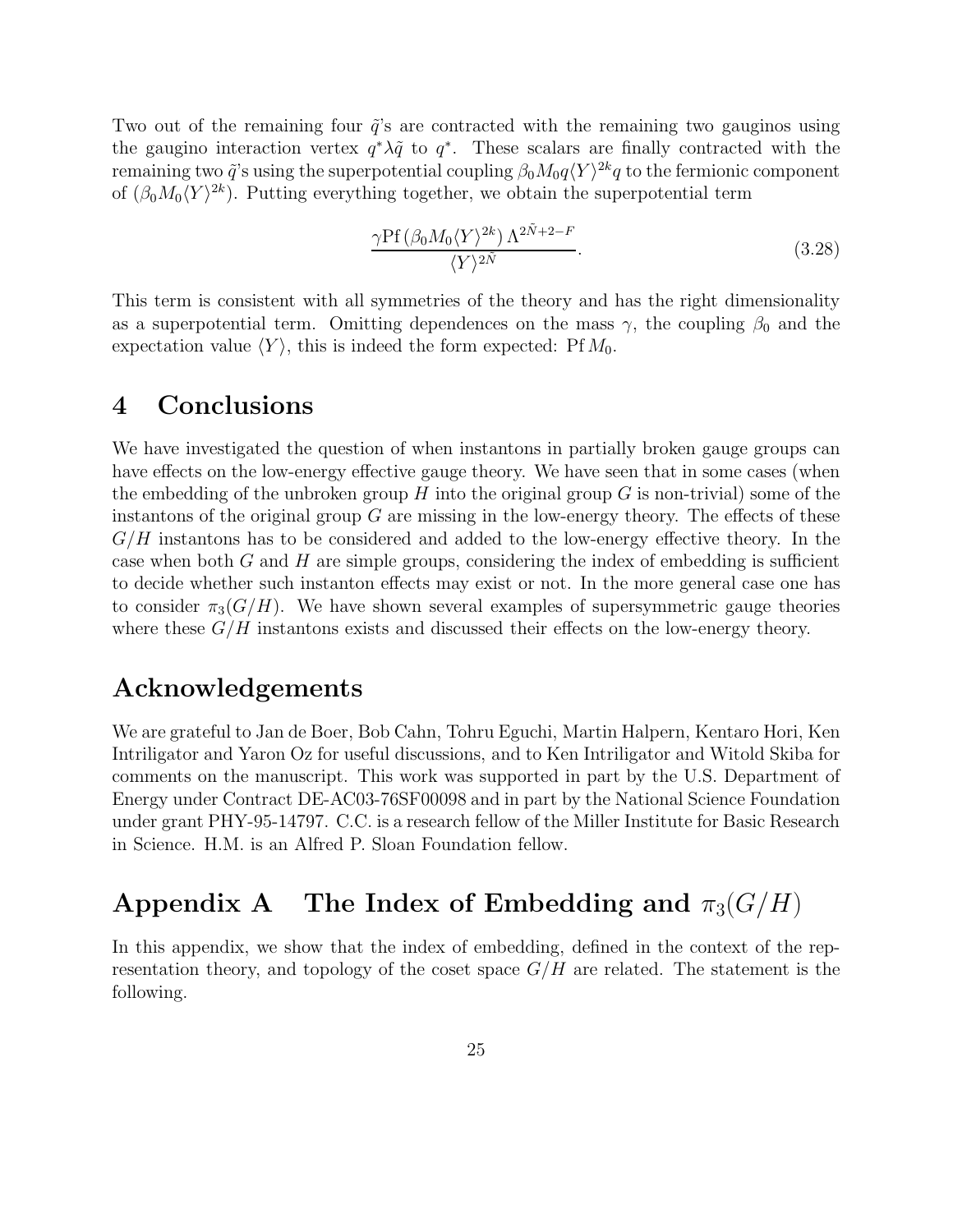Theorem Consider a simple compact Lie group G and and its simple subgroup H. Let the index of embedding be  $\alpha$ . Then  $\pi_3(G/H) = Z_{\alpha}$ .

This is probably a known fact, but we quote our own proof for the sake of the completeness of the paper.

Here is the proof. Take a map  $S^3 \to H$  which belongs to the homotopy class of the generator of  $\pi_3(H)$  (i.e., winding number one). Since H is embedded into G, this also defines a natural map  $f: S^3 \to G$ . The winding number of the map is computed by

$$
\nu = \frac{1}{24\pi^2} \int_{f(S^3)} \frac{1}{\mu_R(G)} \text{Tr}_R(R(g)^{-1} dR(g))^3,
$$
\n(A.1)

where the matrix  $R(g)$  is in the representation R. The Dynkin index of the representation  $\mu_R(G)$  is needed in this formula to make the winding number independent of the choice of the representation R.<sup>\*</sup> This can be seen by using the Maurer–Cartan forms  $R(g)^{-1}dR(g) =$  $\omega^a R(T^a)$  and by rewriting the three-form  $\text{Tr}_R(R(g)^{-1} dR(g))^3$  as

$$
\text{Tr}(R(g)^{-1}dR(g))^3 = \text{Tr}(R(T^a)R(T^b)R(T^c))\omega^a \wedge \omega^b \wedge \omega^c
$$
  
\n
$$
= \frac{1}{2}\text{Tr}(R(T^a)[R(T^b), R(T^c)])\omega^a \wedge \omega^b \wedge \omega^c
$$
  
\n
$$
= \frac{1}{2}f^{bcd}\text{Tr}(R(T^a)R(T^d))\omega^a \wedge \omega^b \wedge \omega^c
$$
  
\n
$$
= \mu_R \frac{1}{2}f^{abc}\omega^a \wedge \omega^b \wedge \omega^c.
$$
 (A.2)

Since the map is induced by the embedding of  $H$  into  $G$ , the group elements g are actually those of  $H$ :

$$
\nu = \frac{1}{24\pi^2} \int_{f(S^3)} \frac{1}{\mu_R(G)} \text{Tr}(R(h)^{-1} dR(h))^3.
$$
 (A.3)

On the other hand, we used the map which winds only once in  $H$ , and therefore

$$
1 = \frac{1}{24\pi^2} \int_{f(S^3)} \frac{1}{\mu_R(H)} \text{Tr}(R(h)^{-1} dR(h))^3,
$$
\n(A.4)

where  $\mu_R(H) = \sum_i \mu_{R_i}(H)$  is the Dynkin index of the (in general reducible) representation  $R = \sum_i R_i$  of H. Therefore we find  $\nu = \sum_i \mu_{R_i}(H)/\mu_R(G) = \alpha$  which is the index of embedding, and hence the induced map  $S^3 \to G$  belongs to the homotopy class of  $\alpha$  times the generator of  $\pi_3(G)$ .

The embedding of H into G defines the map  $\pi_3(H) \to \pi_3(G)$  in the exact homotopy sequence

$$
\pi_3(H) \to \pi_3(G) \to \pi_3(G/H) \to \pi_2(H) = 0,
$$
\n(A.5)

<sup>∗</sup>The commonly quoted formula (see, e.g., [\[34](#page-31-0)]) does not involve the Dynkin index, because it is written with the defining representation of the group.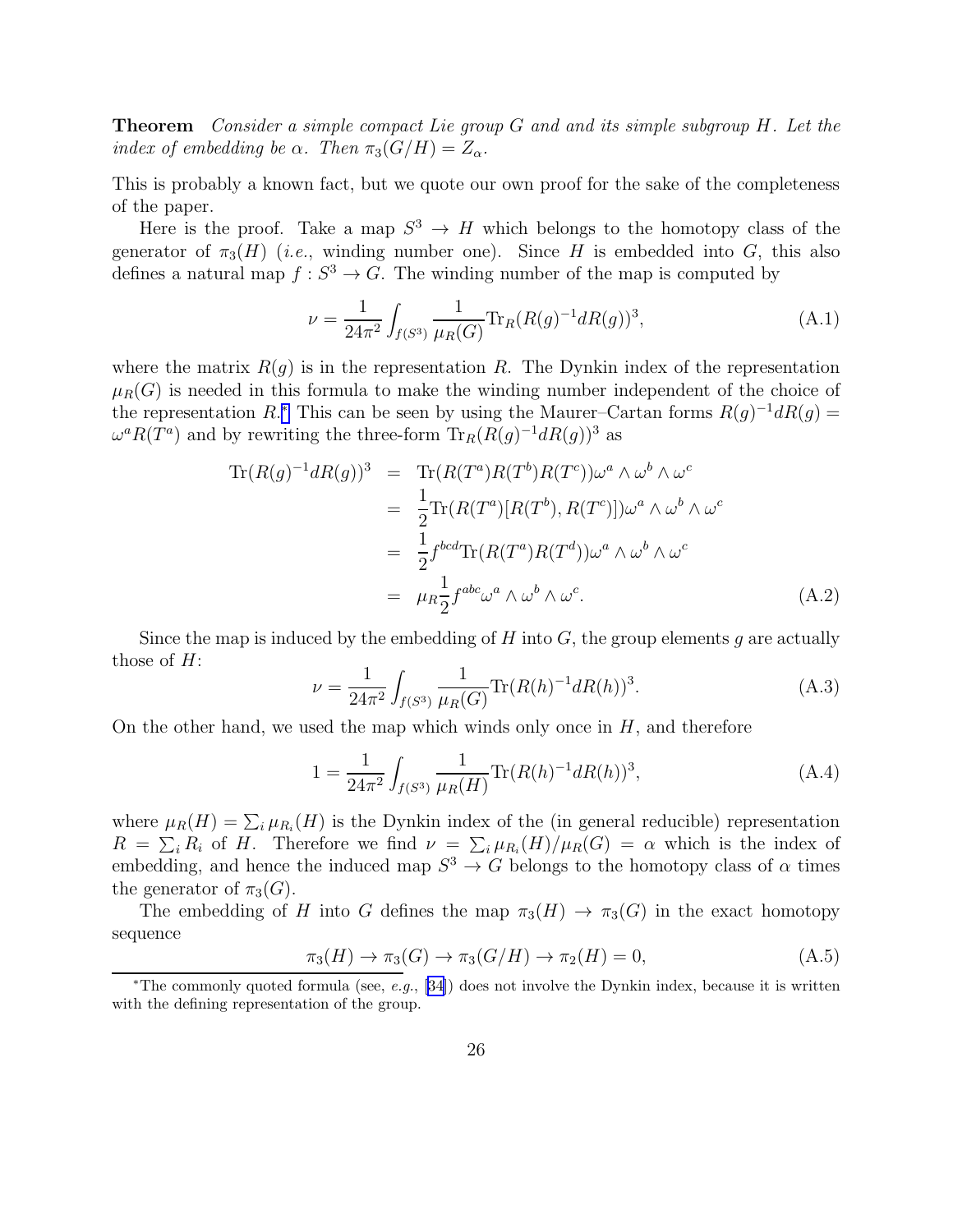<span id="page-27-0"></span>where the generator of  $\pi_3(H)$  is mapped to  $\alpha$  times the generator of  $\pi_3(G)$ . Under the assumptions of both G and H being simple,  $\pi_3(H) = \pi_3(G) = Z$ . Therefore we find

$$
\pi_3(G/H) = \pi_3(G)/\text{Im}(\pi_3(H)) = Z/(\alpha Z) = Z_\alpha.
$$
 (A.6)

This completes the proof.

## Appendix B Explicit Example of a  $Z_2$  Instanton

It is probably useful to consider an explicit example of a  $G/H$  instanton. Let us take the breaking of  $Sp(4)$  to  $SU(2)$  with a Higgs field in the rank-two symmetric tensor representation. We assume an  $N = 1$  supersymmetric theory where the potential of the Higgs field is the D-term potential. In this case one can write down a simple exact solution to Eqs. [\(2.12](#page-8-0),[2.13](#page-8-0)).

To establish the notation, we first write down explicit expression of an  $SU(2)$  instanton. The one-instanton configuration can be constructed as follows. First take the boundary conditions with

$$
U(x) = \frac{t + i\vec{x} \cdot \vec{\sigma}}{(t^2 + \vec{x}^2)^{1/2}}, \qquad A_{\mu} \to iU \partial_{\mu} U^{\dagger} \text{ for } |x| \to \infty.
$$
 (B.1)

The instanton solution of size  $\rho$  is given by

$$
A_{t} = \frac{1}{t^{2} + \vec{x}^{2} + \rho^{2}} \begin{pmatrix} -z & -x + iy \\ -x - iy & z \end{pmatrix},
$$
  
\n
$$
A_{x} = \frac{1}{t^{2} + \vec{x}^{2} + \rho^{2}} \begin{pmatrix} y & t + iz \\ t - iz & -y \end{pmatrix},
$$
  
\n
$$
A_{y} = \frac{1}{t^{2} + \vec{x}^{2} + \rho^{2}} \begin{pmatrix} -x & -it + z \\ it + z & x \end{pmatrix},
$$
  
\n
$$
A_{z} = \frac{1}{t^{2} + \vec{x}^{2} + \rho^{2}} \begin{pmatrix} t & -ix - y \\ ix - y & -t \end{pmatrix}.
$$
 (B.2)

Under this instanton background, the following configuration of the Higgs field in the ranktwo symmetric tensor representation

$$
H = v \frac{1}{t^2 + \vec{x}^2 + \rho^2} \begin{pmatrix} (t + iz)^2 - (x - iy)^2 & 2i(tx - yz) \\ 2i(tx - yz) & (t - iz)^2 - (x + iy)^2 \end{pmatrix}
$$
 (B.3)

satisfies the boundary condition  $H \to UvU^T$ , the D-flatness (*i.e.*,  $V'(H) = 0$ ), and also  $D_{\mu}D_{\mu}H = 0$ . Note that the definition of our covariant derivative is  $D_{\mu}H = \partial_{\mu}H - iA_{\mu}H$  $iHA_{\mu}^{T}$ . With this configuration, the action of the Higgs field is given by  $8\pi^{2}\rho^{2}v^{2}$ .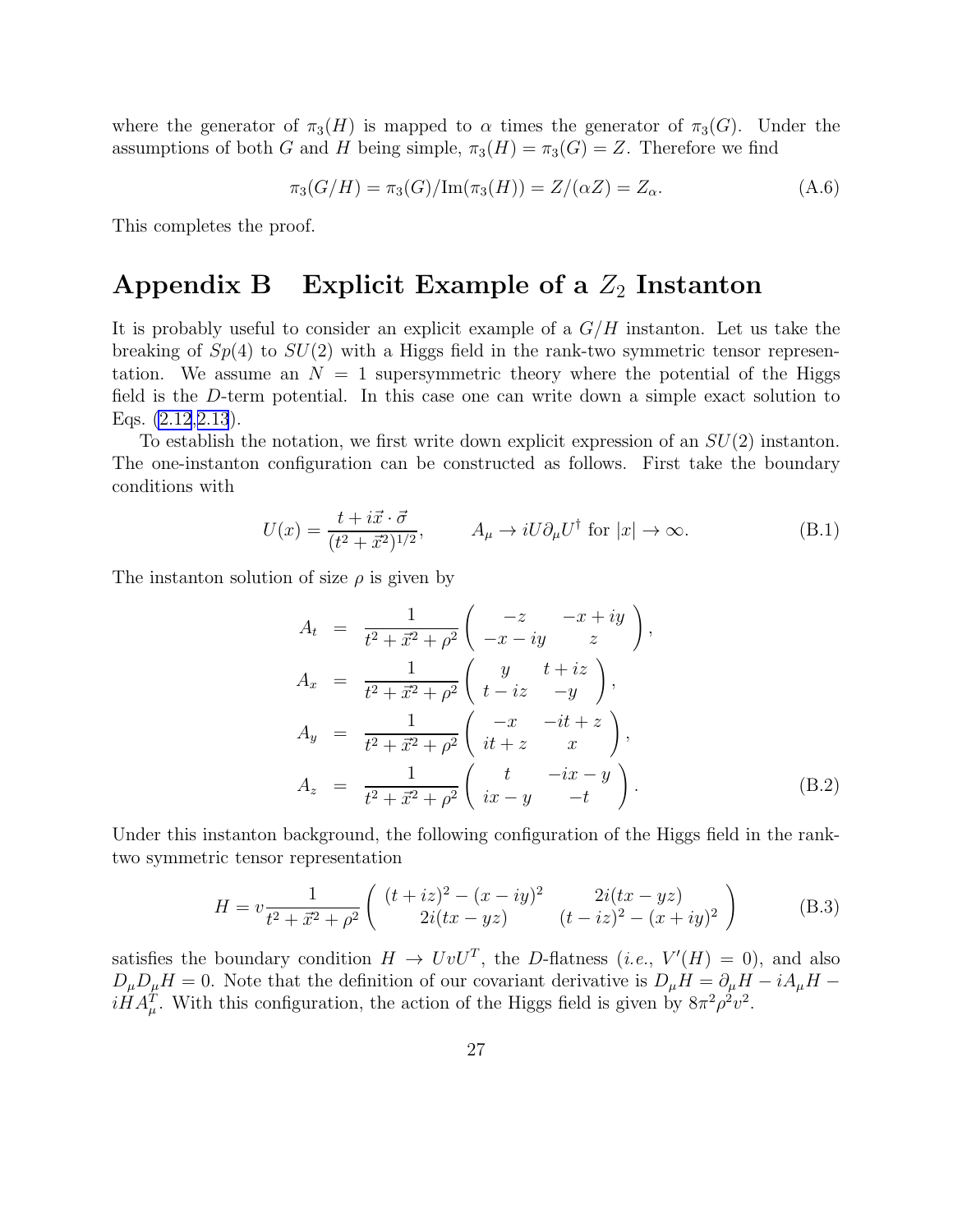<span id="page-28-0"></span>In the  $Sp(4)$  theory, the  $Z_2$  instanton is given simply by embedding the above oneinstanton configuration in to an  $SU(2)$  subgroup, such as

$$
A_{t} = \frac{1}{t^{2} + \vec{x}^{2} + \rho^{2}} \begin{pmatrix} -z & 0 & -x + iy & 0 \\ 0 & 0 & 0 & 0 \\ -x - iy & 0 & z & 0 \\ 0 & 0 & 0 & 0 \end{pmatrix}, \text{ etc.}
$$
  
\n
$$
H = v \begin{pmatrix} \frac{(t+iz)^{2} - (x-iy)^{2}}{t^{2} + \vec{x}^{2} + \rho^{2}} & 0 & \frac{2i(tx - yz)}{t^{2} + \vec{x}^{2} + \rho^{2}} & 0 \\ 0 & 1 & 0 & 0 \\ \frac{2i(tx - yz)}{t^{2} + \vec{x}^{2} + \rho^{2}} & 0 & \frac{(t-iz)^{2} - (x+iy)^{2}}{t^{2} + \vec{x}^{2} + \rho^{2}} & 0 \\ 0 & 0 & 0 & 1 \end{pmatrix}.
$$
 (B.4)

This Higgs field configuration is D-flat and satisfies  $D_{\mu}D_{\mu}H = 0$ , *i.e.*, a solution to the equation of motion. Two-instantons, however, belong to a topologically trivial class in  $\pi_3(Sp(4)/SU(2))$ . For instance, take the following two-instanton configuration of the gauge field<sup>∗</sup>

$$
A_{\mu} = \begin{pmatrix} A_{\mu}^{SU(2)} & 0 \\ 0 & -(A_{\mu}^{SU(2)})^T \end{pmatrix},
$$
 (B.5)

where  $A_\mu^{SU(2)}$  are the two-by-two matrices given in Eq. [\(B.2\)](#page-27-0). Then a trivial Higgs field configuration

$$
H = v \left( \begin{array}{cc} 0 & 1 \\ 1 & 0 \end{array} \right), \tag{B.6}
$$

where 1 is a two-by-two unit matrix, satisfies  $D_{\mu}H = 0$  and the boundary condition, as seen in

$$
H = v \begin{pmatrix} U & 0 \\ 0 & U^* \end{pmatrix} \begin{pmatrix} 0 & 1 \\ 1 & 0 \end{pmatrix} \begin{pmatrix} U^T & 0 \\ 0 & U^{\dagger} \end{pmatrix} = v \begin{pmatrix} 0 & 1 \\ 1 & 0 \end{pmatrix}.
$$
 (B.7)

Therefore this two-instanton configuration is nothing but the one-instanton of the low-energy  $SU(2)$  theory.

## References

- [1] G. 't Hooft, Phys. Rev. Lett. 37, 8 (1976); Phys. Rev. D14, 3432 (1976).
- [2] V. Novikov, M. Shifman, A. Vainshtein and V. Zakharov, Nucl. Phys. B229, 407 (1983); M. Shifman (editor), Instantons in Gauge Theories (World Scientific, Singapore, 1994);

<sup>\*</sup>Note that if  $A_\mu^{SU(2)}$  is an instanton,  $-(A_\mu^{SU(2)})^T$  is also an instanton rather than an anti-instanton. This can be checked easily by calculating all field strengths and verify the self-duality.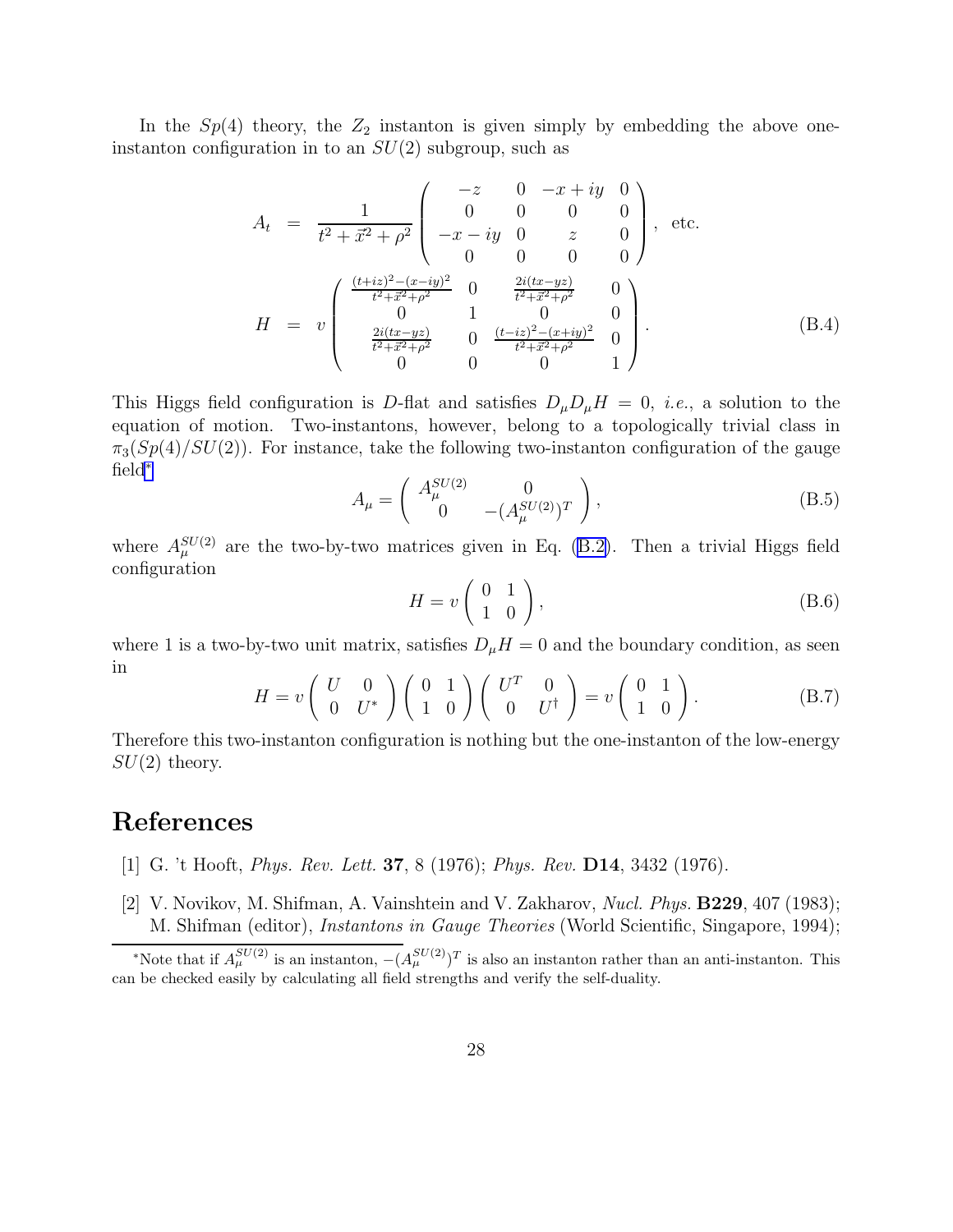- <span id="page-29-0"></span>[3] D. Amati, K. Konishi, Y. Meurice, G. Rossi and G. Veneziano, Phys. Rep. 162, 557 (1988).
- [4] I. Affleck, *Nucl. Phys.* **B191**, 429 (1981).
- [5] I. Affleck, M. Dine and N. Seiberg, Nucl. Phys. B241, 493 (1984); S. Cordes, Nucl. Phys. B273, 629 (1986).
- [6] N. Seiberg, Phys. Rev. D49, 6857 (1994), [hep-th/9402044](http://arxiv.org/abs/hep-th/9402044); Nucl. Phys. B435, 129 (1995), [hep-th/9411149.](http://arxiv.org/abs/hep-th/9411149)
- [7] K. Intriligator and N. Seiberg, Nucl. Phys. B444, 125 (1995), [hep-th/9503179.](http://arxiv.org/abs/hep-th/9503179)
- [8] K. Intriligator, R. Leigh and N. Seiberg, Phys. Rev. D50, 1092 (1994), [hep-th/9403198.](http://arxiv.org/abs/hep-th/9403198)
- [9] H. Murayama, Phys. Lett. 355B, 187 (1995), [hep-th/9505082](http://arxiv.org/abs/hep-th/9505082); E. Poppitz and S. Trivedi, Phys. Lett. **365B**, 125 (1996), [hep-th/9507169](http://arxiv.org/abs/hep-th/9507169); P. Pouliot, *Phys. Lett.* **367B**, 151 (1996), [hep-th/9510148](http://arxiv.org/abs/hep-th/9510148).
- [10] K. Intriligator and P. Pouliot, Phys. Lett. 353B, 471 (1995), [hep-th/9505006.](http://arxiv.org/abs/hep-th/9505006)
- [11] C. Csáki, M. Schmaltz and W. Skiba, *Phys. Rev. Lett.* **78**, 799 (1997), [hep-th/9610139;](http://arxiv.org/abs/hep-th/9610139) Phys. Rev. D55, 7840 (1997), [hep-th/9612207](http://arxiv.org/abs/hep-th/9612207).
- [12] B. Grinstein and D. Nolte, [hep-th/9710001;](http://arxiv.org/abs/hep-th/9710001) [hep-th/9803139](http://arxiv.org/abs/hep-th/9803139); P. Cho, [hep-th/9712116;](http://arxiv.org/abs/hep-th/9712116) C. Csáki and W. Skiba, [hep-th/9801173](http://arxiv.org/abs/hep-th/9801173); G. Dotti, A. Manohar and W. Skiba, [hep](http://arxiv.org/abs/hep-th/9803087)[th/9803087](http://arxiv.org/abs/hep-th/9803087).
- [13] P. Pouliot and M. Strassler, Phys. Lett. 370B, 76 (1996), [hep-th/9510228;](http://arxiv.org/abs/hep-th/9510228) Phys. Lett. 375B, 175 (1996), [hep-th/9602031](http://arxiv.org/abs/hep-th/9602031).
- [14] C. Csáki and H. Murayama, *Nucl. Phys.* **B515**, 114 (1998), [hep-th/9710105.](http://arxiv.org/abs/hep-th/9710105)
- [15] N. Seiberg and E. Witten, *Nucl. Phys.* **B426**, 19 (1994), [hep-th/9407087](http://arxiv.org/abs/hep-th/9407087); *Nucl. Phys.* B431, 484 (1994), [hep-th/9408099](http://arxiv.org/abs/hep-th/9408099).
- [16] P. Argyres and A. Faraggi, Phys. Rev. Lett. 74, 3931 (1995), [hep-th/9411057;](http://arxiv.org/abs/hep-th/9411057) A. Klemm, W. Lerche, S. Yankielowicz and S. Theisen, *Phys. Lett.* **344B**, 169 (1995), [hep-th/9411048](http://arxiv.org/abs/hep-th/9411048).
- [17] A. Hanany and Y. Oz, Nucl. Phys. B452, 283 (1995), hep-th/950507; P. Argyres, R. Plesser and A. Shapere, *Phys. Rev. Lett.* **75**, 1699 (1995), [hep-th/9505100](http://arxiv.org/abs/hep-th/9505100); A. Hanany, Nucl. Phys. **B466**, 85 (1996), [hep-th/9509176](http://arxiv.org/abs/hep-th/9509176).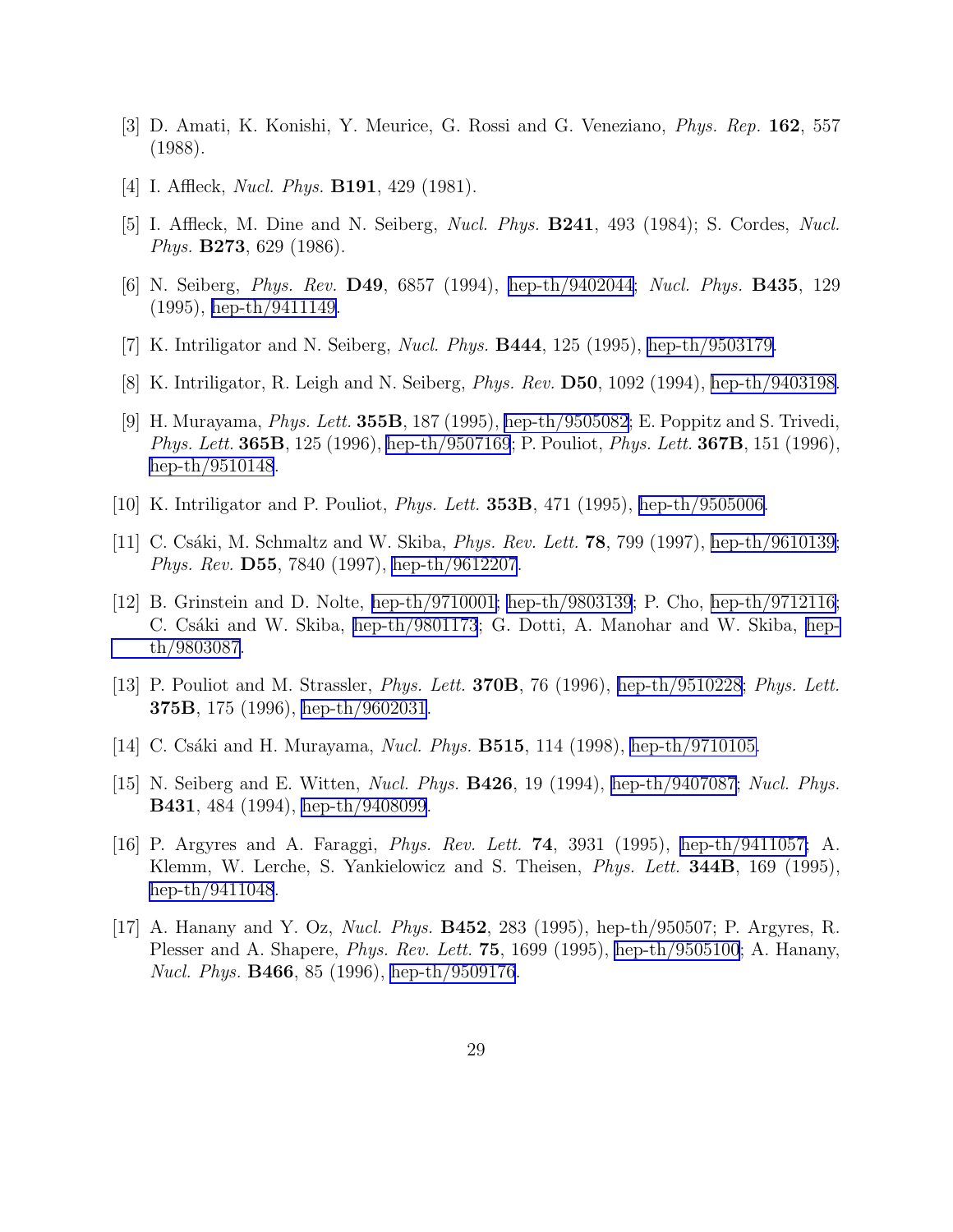- <span id="page-30-0"></span>[18] A. Brandhuber and K. Landsteiner, Phys. Lett. 358B, 73 (1995), [hep-th/9507008](http://arxiv.org/abs/hep-th/9507008); U. Danielsson and B. Sundborg, *Phys. Lett.* **370B**, 83 (1996), [hep-th/9511180;](http://arxiv.org/abs/hep-th/9511180)
- [19] P. Argyres and A. Shapere, Nucl. Phys. B461, 437 (1996), [hep-th/9509175](http://arxiv.org/abs/hep-th/9509175).
- [20] A. Gorskii, I. Krichever, A. Marshakov, A. Mironov and A. Morozov, Phys. Lett. 355B, 466 (1995), [hep-th/9505035;](http://arxiv.org/abs/hep-th/9505035) E. Martinec and N. Warner, Nucl. Phys. B459, 97 (1996), [hep-th/9509161](http://arxiv.org/abs/hep-th/9509161).
- [21] K. Intriligator and N. Seiberg, Nucl. Phys. B431, 551 (1994), [hep-th/9408155.](http://arxiv.org/abs/hep-th/9408155)
- [22] C. Csáki, J. Erlich, D. Freedman and W. Skiba, *Phys. Rev.* **D56**, 5209 (1997), [hep](http://arxiv.org/abs/hep-th/9704067)[th/9704067](http://arxiv.org/abs/hep-th/9704067).
- [23] E. D'Hoker, I. Krichever and D. Phong, Nucl. Phys. B489, 179 (1997), [hep-th/9609041;](http://arxiv.org/abs/hep-th/9609041) Nucl. Phys. **B489**, 211 (1997), [hep-th/9609145](http://arxiv.org/abs/hep-th/9609145); Nucl. Phys. **B494**, 89 (1997), [hep](http://arxiv.org/abs/hep-th/9610156)[th/9610156](http://arxiv.org/abs/hep-th/9610156); E. D'Hoker and D. Phong, *Phys. Lett.* **397B**, 94 (1997), [hep-th/9701055](http://arxiv.org/abs/hep-th/9701055).
- [24] N. Seiberg, *Phys. Lett.* **206B**, 75 (1988).
- [25] D. Finnell and P. Pouliot, Nucl. Phys. B453, 225 (1995), [hep-th/9503115.](http://arxiv.org/abs/hep-th/9503115)
- [26] N. Dorey, V. Khoze and M. Mattis, Phys. Rev. D54, 2921 (1996), [hep-th/9603136;](http://arxiv.org/abs/hep-th/9603136) Phys. Lett. **390B**, 205 (1997), [hep-th/9606199](http://arxiv.org/abs/hep-th/9606199); Phys. Lett. **388B**, 324 (1996), [hep](http://arxiv.org/abs/hep-th/9607066)[th/9607066](http://arxiv.org/abs/hep-th/9607066); Phys. Rev. D54, 7832 (1996), [hep-th/9607202;](http://arxiv.org/abs/hep-th/9607202) V. Khoze, M. Mattis and M. Slater, [hep-th/9804009](http://arxiv.org/abs/hep-th/9804009).
- [27] R. Leigh and M. Strassler, Phys. Lett. 356B, 492 (1995), [hep-th/9505088](http://arxiv.org/abs/hep-th/9505088); K. Intriligator, R. Leigh and M. Strassler, Nucl. Phys. B456, 567 (1995), [hep-th/9506148.](http://arxiv.org/abs/hep-th/9506148)
- [28] I. Antoniadis, C. Kounnas, and K. Tamvakis, Phys. Lett. 119B, 377 (1982).
- [29] M. A. Shifman and A. I. Vainshtein, *Nucl. Phys.* **B277**, 456 (1986); *Nucl. Phys.* **B296**, 445 (1988); V. Novikov, M. Shifman, A. Vainshtein and V. Zakharov, *Phys. Lett.* 217B, 103 (1989).
- [30] N. Arkani-Hamed and H. Murayama, [hep-th/9707133.](http://arxiv.org/abs/hep-th/9707133)
- [31] M. Graesser and B. Morariu, [hep-th/9711054](http://arxiv.org/abs/hep-th/9711054).
- [32] S. Coleman, "Aspects of Symmetry," Cambridge University Press, 1985, p. 345.
- [33] E. Witten, *Nucl. Phys.* **B223**, 433 (1983).